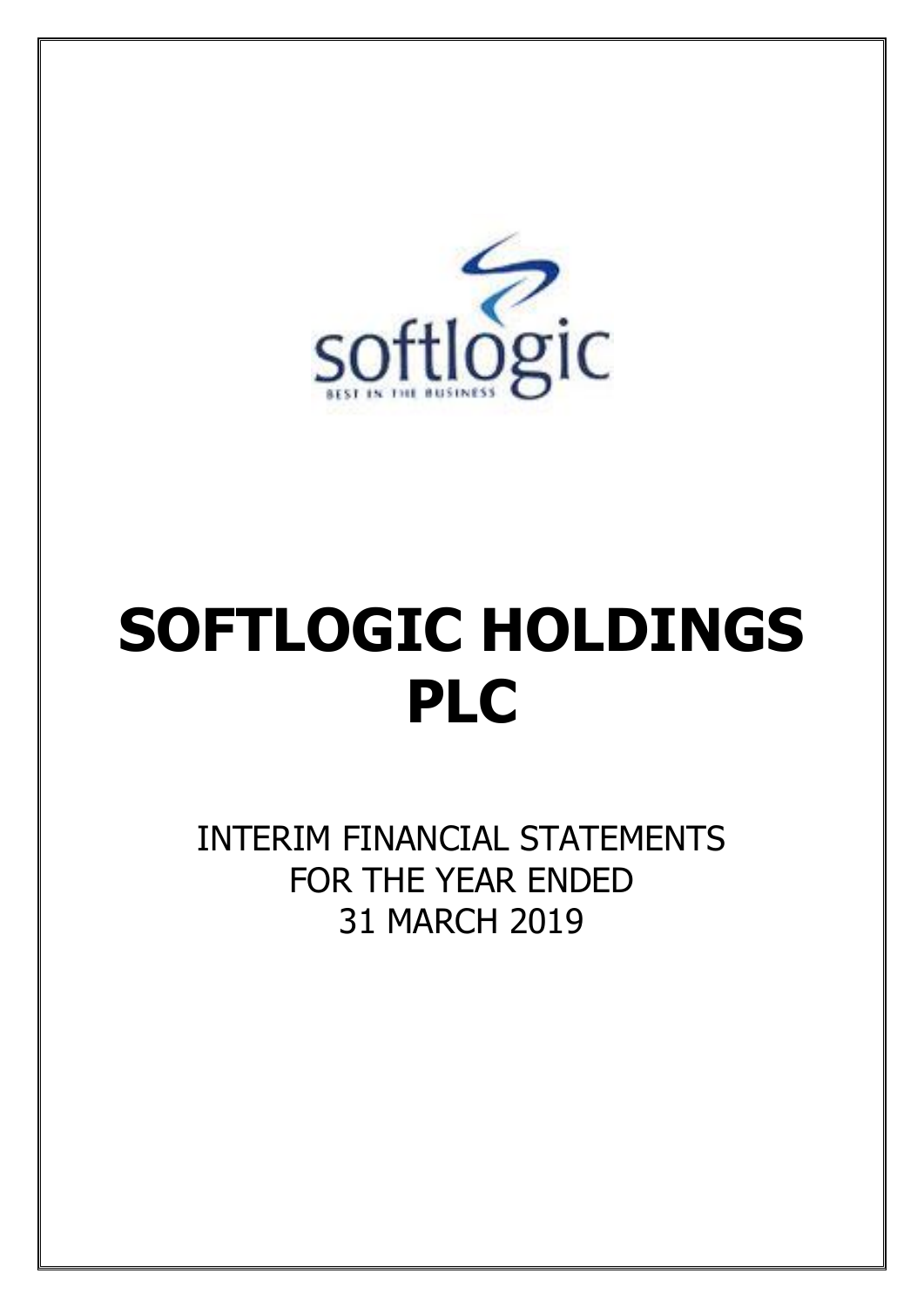### **CONSOLIDATED INCOME STATEMENT**

| <b>In Rs. '000</b>                                              | <b>Un-audited</b><br>12 months to<br>31-03-2019 | <b>Audited</b><br>12 months to<br>31-03-2018 | <b>Change</b><br>as a<br>$\frac{9}{6}$ | <b>Un-audited</b><br>03 months to<br>31-03-2019 | <b>Un-audited</b><br>03 months to<br>31-03-2018 | <b>Change</b><br>as a<br>$\frac{0}{0}$ |
|-----------------------------------------------------------------|-------------------------------------------------|----------------------------------------------|----------------------------------------|-------------------------------------------------|-------------------------------------------------|----------------------------------------|
| <b>Continuing operations</b>                                    |                                                 |                                              |                                        |                                                 |                                                 |                                        |
| Revenue                                                         | 75,143,722                                      | 66,018,915                                   | 13.82                                  | 21,559,636                                      | 16,595,115                                      | 29.92                                  |
| Cost of sales                                                   | (47, 488, 015)                                  | (42, 346, 048)                               | 12.14                                  | (13, 516, 844)                                  | (10, 553, 460)                                  | 28.08                                  |
| Gross profit                                                    | 27,655,707                                      | 23,672,867                                   | 16.82                                  | 8,042,792                                       | 6,041,655                                       | 33.12                                  |
| Other operating income                                          | 1,005,246                                       | 1,761,747                                    | (42.94)                                | 427,373                                         | 182,005                                         | 134.81                                 |
| Distribution expenses                                           | (3,541,670)                                     | (3, 114, 739)                                | 13.71                                  | (1,052,283)                                     | (607, 895)                                      | 73.10                                  |
| Administrative expenses                                         | (16,682,362)                                    | (14,013,166)                                 | 19.05                                  | (4,804,253)                                     | (4,216,705)                                     | 13.93                                  |
| <b>Results from operating activities</b>                        | 8,436,921                                       | 8,306,709                                    | 1.57                                   | 2,613,629                                       | 1,399,060                                       | 86.81                                  |
| Finance income                                                  | 1,374,854                                       | 1,103,805                                    | 24.56                                  | 503,186                                         | 224,337                                         | 124.30                                 |
| Finance expenses                                                | (7, 125, 118)                                   | (5,959,866)                                  | 19.55                                  | (2,499,335)                                     | (1,588,632)                                     | 57.33                                  |
| <b>Net finance cost</b>                                         | (5,750,264)                                     | (4,856,061)                                  | 18.41                                  | (1,996,149)                                     | (1,364,295)                                     | 46.31                                  |
| Change in fair value of investment property                     | 245,000                                         | 198,000                                      | 23.74                                  | 245,000                                         | 198,000                                         | 23.74                                  |
| Share of profit of equity accounted investees                   | 2,652                                           | 19,787                                       | (86.60)                                | (1,016)                                         | 4,464                                           | (122.76)                               |
| Change in insurance contract liabilities                        | (1, 152, 037)                                   | (1, 374, 037)                                | (16.16)                                | 302,940                                         | (45, 622)                                       | (764.02)                               |
| Change in contract liability due to transfer of one-off surplus | -                                               | 798,004                                      | (100.00)                               | -                                               | 798,004                                         | (100.00)                               |
| Profit before tax                                               | 1,782,272                                       | 3,092,402                                    | (42.37)                                | 1,164,404                                       | 989,611                                         | 17.66                                  |
| Tax expense                                                     | 1,172,535                                       | (814, 359)                                   | (243.98)                               | (309, 167)                                      | (342, 525)                                      | (9.74)                                 |
| Profit for the period                                           | 2,954,807                                       | 2,278,043                                    | 29.71                                  | 855,237                                         | 647,086                                         | 32.17                                  |
| <b>Attributable to:</b>                                         |                                                 |                                              |                                        |                                                 |                                                 |                                        |
| Equity holders of the parent                                    | 101,542                                         | 204,200                                      | (50.27)                                | 26,710                                          | 124,739                                         | (78.59)                                |
| Non-controlling interest                                        | 2,853,265                                       | 2,073,843                                    | 37.58                                  | 828,527                                         | 522,347                                         | 58.62                                  |
|                                                                 | 2,954,807                                       | 2,278,043                                    | 29.71                                  | 855,237                                         | 647,086                                         | 32.17                                  |
|                                                                 |                                                 |                                              |                                        |                                                 |                                                 |                                        |
| Earnings per share - Basic (Rs.)                                | 0.09                                            | 0.26                                         | (66.54)                                | 0.02                                            | 0.16                                            | (87.52)                                |
| Dividend per share - Rs.                                        | 0.50                                            | 0.65                                         | (23.08)                                |                                                 |                                                 |                                        |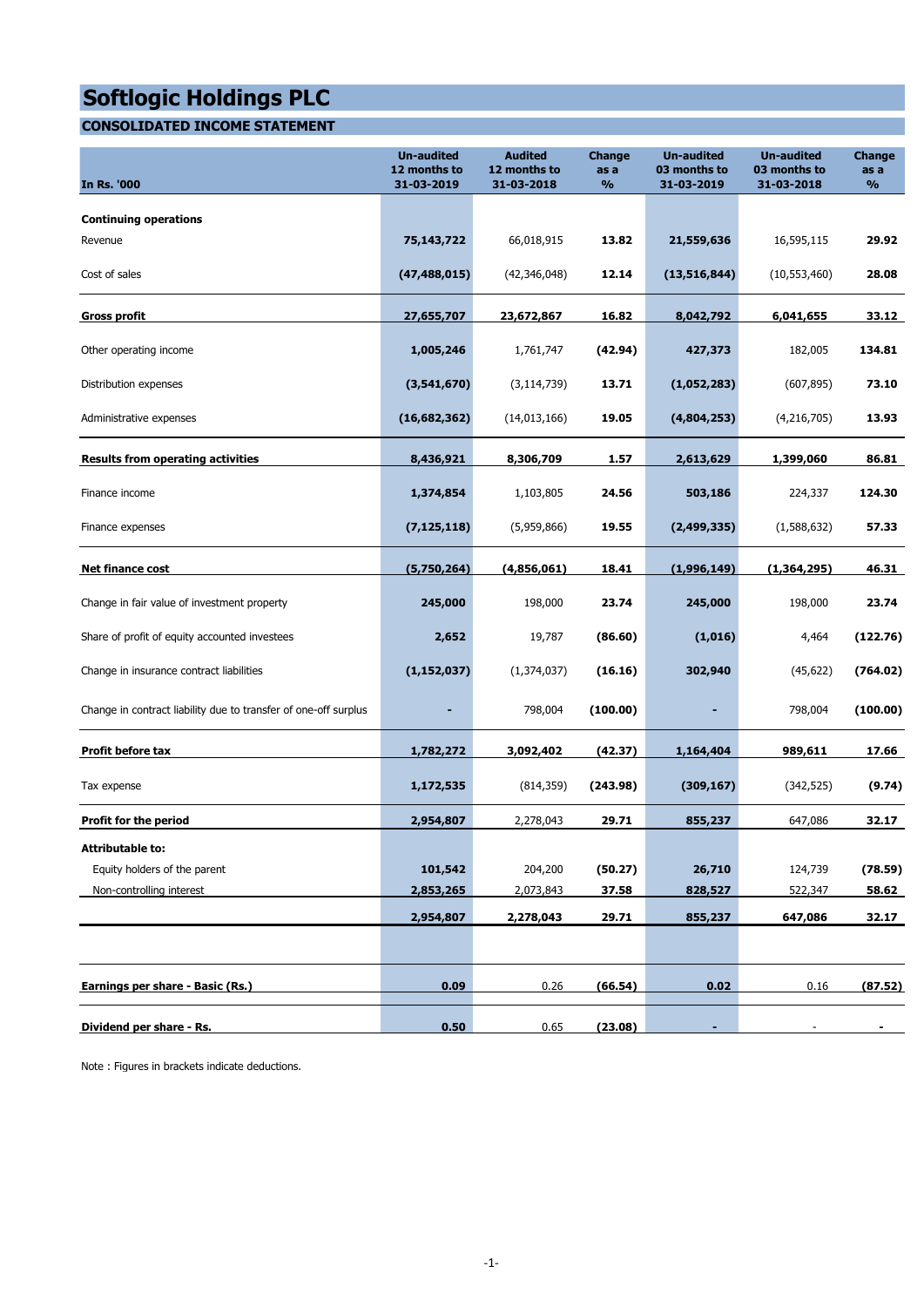### **CONSOLIDATED STATEMENT OF COMPREHENSIVE INCOME**

| <b>In Rs. '000</b>                                                                                                                                 | <b>Un-audited</b><br>12 months to<br>31-03-2019 | <b>Audited</b><br>12 months to<br>31-03-2018 | <b>Change</b><br>as a<br>$\frac{0}{0}$ | <b>Un-audited</b><br>03 months to<br>31-03-2019 | <b>Un-audited</b><br>03 months to<br>31-03-2018 | <b>Change</b><br>as a<br>$\frac{9}{6}$ |
|----------------------------------------------------------------------------------------------------------------------------------------------------|-------------------------------------------------|----------------------------------------------|----------------------------------------|-------------------------------------------------|-------------------------------------------------|----------------------------------------|
| Profit for the period                                                                                                                              | 2,954,807                                       | 2,278,043                                    | 29.71                                  | 855,237                                         | 647,086                                         | 32.17                                  |
| Other comprehensive income<br><b>Continuing operations</b>                                                                                         |                                                 |                                              |                                        |                                                 |                                                 |                                        |
| Other comprehensive income to be reclassified to<br>income statement in subsequent periods                                                         |                                                 |                                              |                                        |                                                 |                                                 |                                        |
| Currency translation of foreign operations                                                                                                         | (5, 455)                                        | (3,063)                                      | 78.09                                  | 2,529                                           | 1,158                                           | 118.39                                 |
| Net change in fair value on derivative financial instruments                                                                                       | (481, 699)                                      | (34, 266)                                    | 1,305.76                               | 265,701                                         | (37, 336)                                       | (811.65)                               |
| Net (loss) / gain on available-for-sale financial assets                                                                                           | (646, 949)                                      | 463,171                                      | (239.68)                               | (94, 493)                                       | (59,705)                                        | 58.27                                  |
| Available-for-sale financial assets reclassified to income<br>statement                                                                            | 17,343                                          | 17,641                                       | (1.69)                                 | 8,312                                           | 10,791                                          | (22.97)                                |
| Net other comprehensive income/ (loss) to be reclassified to<br>income statement in subsequent periods                                             | (1, 116, 760)                                   | 443,483                                      | (351.82)                               | 182,049                                         | (85,092)                                        | (313.94)                               |
| Other comprehensive income not to be reclassified<br>to income statement in subsequent periods                                                     |                                                 |                                              |                                        |                                                 |                                                 |                                        |
| Revaluation of land and buildings                                                                                                                  | 1,593,227                                       | 2,580,861                                    | (38.27)                                | 1,593,227                                       | 2,557,328                                       | (37.70)                                |
|                                                                                                                                                    |                                                 |                                              |                                        |                                                 |                                                 |                                        |
| Re-measurement gain/ (loss) on employee benefit liabilities<br>Share of other comprehensive income of equity accounted<br>investments (net of tax) | 49,158<br>33                                    | (74, 103)<br>(80)                            | (166.34)<br>(141.25)                   | 52,233<br>33                                    | (76, 554)<br>(80)                               | (168.23)<br>(141.25)                   |
| Tax on other comprehensive income not to be reclassified to<br>income statement in subsequent periods                                              | (349, 614)                                      | (2,401,415)                                  | (85.44)                                | (349, 614)                                      | (2,401,415)                                     | (85.44)                                |
| Net other comprehensive income not to be reclassified to<br>income statement in subsequent periods                                                 | 1,292,804                                       | 105,263                                      | 1,128.17                               | 1,295,879                                       | 79,279                                          | 1,534.58                               |
| Other comprehensive income/ (loss) from continuing<br>operations for the period, net of tax                                                        | 176,044                                         | 548,746                                      | (67.92)                                | 1,477,928                                       | (5, 813)                                        | (25, 524.53)                           |
| Total comprehensive income for the period, net of tax                                                                                              | 3,130,851                                       | 2,826,789                                    | 10.76                                  | 2,333,165                                       | 641,273                                         | 263.83                                 |
|                                                                                                                                                    |                                                 |                                              |                                        |                                                 |                                                 |                                        |
| <b>Attributable to:</b>                                                                                                                            |                                                 |                                              |                                        |                                                 |                                                 |                                        |
| Equity holders of the parent                                                                                                                       | 364,372                                         | 450,413                                      | (19.10)                                | 1,261,116                                       | 156,033                                         | 708.24                                 |
| Non-controlling interest                                                                                                                           | 2,766,479                                       | 2,376,376                                    | 16.42                                  | 1,694,430                                       | 1,891,136                                       | (10.40)                                |
|                                                                                                                                                    | 3,130,851                                       | 2,826,789                                    | 10.76                                  | 2,955,546                                       | 2,047,169                                       | 44.37                                  |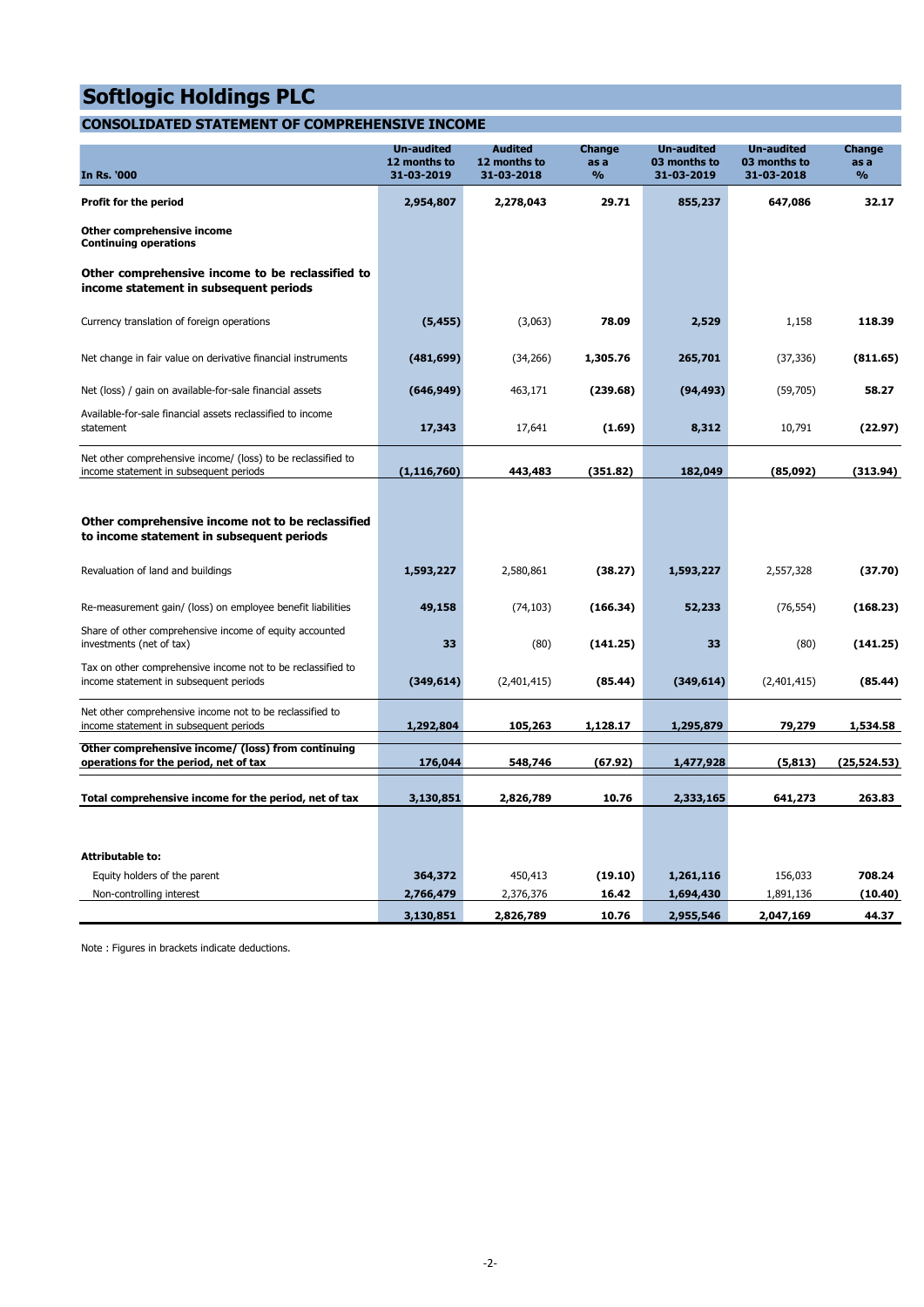### **CONSOLIDATED STATEMENT OF FINANCIAL POSITION**

|                                                          | <b>Un-audited</b>        | <b>Audited</b>        |
|----------------------------------------------------------|--------------------------|-----------------------|
|                                                          | as at                    | as at                 |
| <b>In Rs. '000</b>                                       | 31-03-2019               | 31-03-2018            |
| <b>ASSETS</b>                                            |                          |                       |
| <b>Non-current assets</b>                                |                          |                       |
| Property, plant and equipment                            | 46,656,066               | 41,337,923            |
| Lease rentals paid in advance                            | 789,094                  | 805,601               |
| Investment property                                      | 1,695,261                | 1,238,300             |
| Intangible assets                                        | 8,766,622                | 8,610,364             |
| Investments in equity accounted investments              | 73,820                   | 111,885               |
| Non-current financial assets                             | 14,076,854               | 10,564,380            |
| Rental receivable on lease assets and hire purchase      | 1,527,797                | 1,042,759             |
| Other non-current assets                                 | 3,215,786                | 928,503               |
| Deferred tax assets                                      | 3,069,044                | 749,406               |
|                                                          | 79,870,344               | 65,389,121            |
|                                                          |                          |                       |
| <b>Current assets</b>                                    |                          |                       |
| Inventories<br>Trade and other receivables               | 10,520,398<br>14,968,002 | 11,250,539            |
| Loans and advances                                       |                          | 11,838,130            |
| Rental receivable on lease assets and hire purchase      | 10,080,252<br>446,807    | 13,098,641<br>523,777 |
| Amounts due from related parties                         | 13,680                   | 807                   |
| Other current assets                                     | 6,046,908                | 3,449,051             |
| Short term investments                                   | 6,020,400                | 7,120,608             |
| Cash in hand and at bank                                 | 2,593,558                | 6,151,833             |
|                                                          | 50,690,005               | 53,433,386            |
| <b>Total assets</b>                                      | 130,560,349              | 118,822,507           |
|                                                          |                          |                       |
| <b>EQUITY AND LIABILITIES</b>                            |                          |                       |
| Equity attributable to equity holders of the parent      |                          |                       |
| Stated capital                                           | 12,119,235               | 8,195,383             |
| Revenue reserves                                         | (1,807,328)              | (577, 403)            |
| Other components of equity                               | 4,039,125                | 3,973,279             |
|                                                          | 14,351,032               | 11,591,259            |
| Non-controlling interests                                | 10,560,196               | 9,325,667             |
| <b>Total equity</b>                                      | 24,911,228               | 20,916,926            |
|                                                          |                          |                       |
| <b>Non-current liabilities</b>                           |                          |                       |
| Insurance contract liabilities                           | 8,309,627                | 7,192,591             |
| Interest bearing borrowings                              | 25,175,419               | 25,729,331            |
| Public deposits                                          | 4,604,779                | 3,237,633             |
| Deferred tax liabilities                                 | 3,303,033                | 2,829,959             |
| Employee benefit liabilities                             | 1,100,158                | 1,012,888             |
| Other deferred liabilities                               | 123,205                  | 127,635               |
| Other non-current financial liabilities                  | 103,052                  | 122,502               |
|                                                          | 42,719,273               | 40,252,539            |
|                                                          |                          |                       |
| <b>Current liabilities</b>                               |                          |                       |
| Trade and other payables                                 | 8,377,830                | 7,268,577             |
| Amounts due to related parties<br>Income tax liabilities | 2,747<br>322,023         | 7,566<br>348,372      |
| Other current financial liabilities                      |                          | 23,607,505            |
| Current portion of interest bearing borrowings           | 22,915,475<br>9,897,565  | 7,244,641             |
| Other current liabilities                                | 1,272,452                | 1,467,326             |
| Public deposits                                          | 12,382,108               | 13,063,838            |
| <b>Bank overdrafts</b>                                   | 7,759,648                | 4,645,217             |
|                                                          | 62,929,848               | 57,653,042            |
| <b>Total equity and liabilities</b>                      | 130,560,349              | 118,822,507           |

I certify that the financial statements comply with the requirements of the Companies Act No. 7 of 2007.

**-sgd -**

Group Finance Director

The Board of directors is responsible for the preparation and presentation of these financial statements.

**-sgd - -sgd -** Chairman Director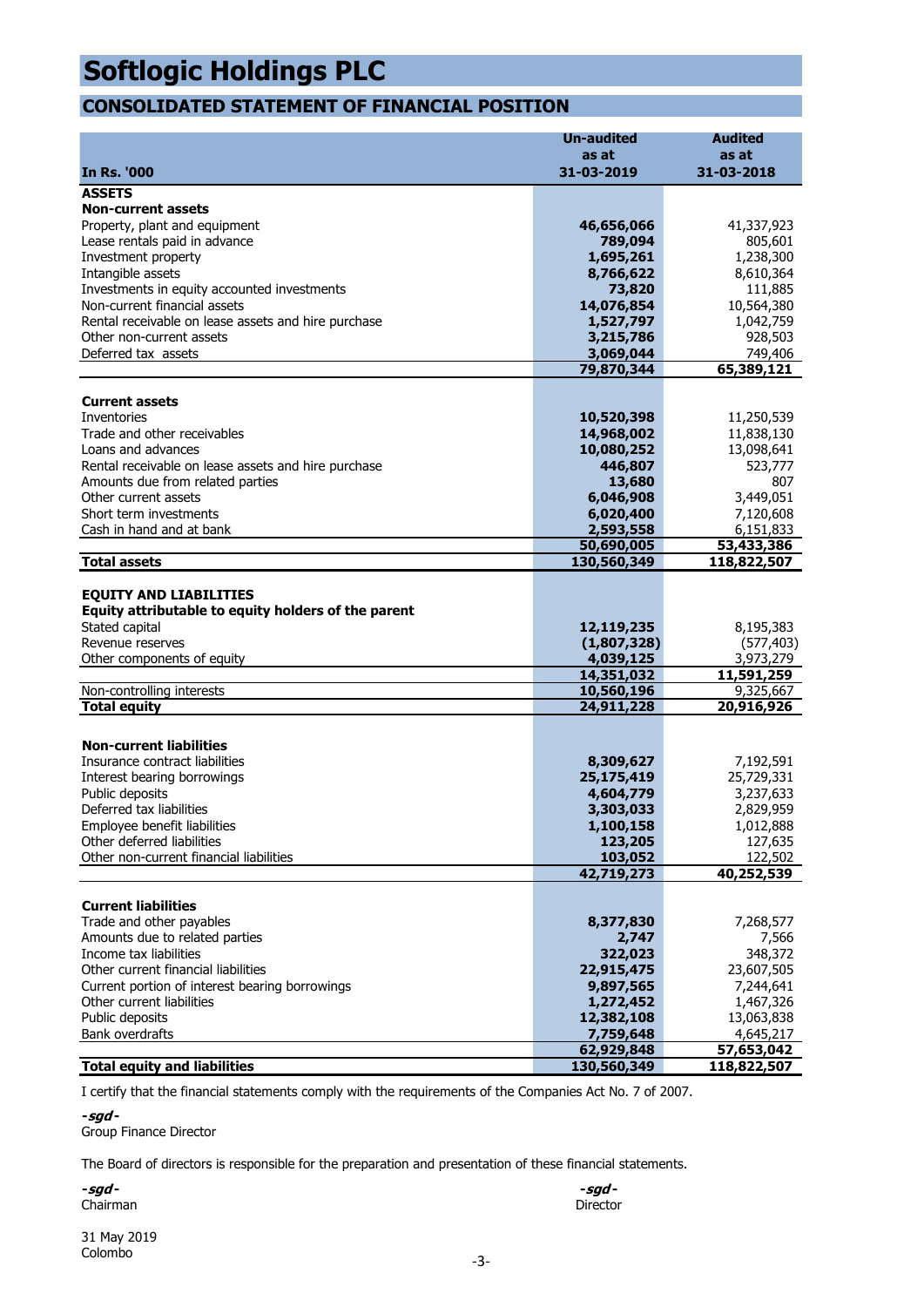#### **CONSOLIDATED STATEMENT OF CHANGES IN EQUITY**

#### **GROUP**

|                                                                                                                                                                                               | Attributable to equity holders of parent |                           |                                            |                                     |                                               |                                          | Non-<br>controlling                 | <b>Total</b><br>equity   |                                                      |                                                                                 |                                                         |                                           |                                                                  |
|-----------------------------------------------------------------------------------------------------------------------------------------------------------------------------------------------|------------------------------------------|---------------------------|--------------------------------------------|-------------------------------------|-----------------------------------------------|------------------------------------------|-------------------------------------|--------------------------|------------------------------------------------------|---------------------------------------------------------------------------------|---------------------------------------------------------|-------------------------------------------|------------------------------------------------------------------|
| <b>In Rs. '000</b>                                                                                                                                                                            | <b>Stated</b><br>capital                 | <b>Treasury</b><br>shares | <b>Restricted</b><br>regulatory<br>reserve | <b>Revaluation</b><br>reserve       | Foreign<br>currency<br>translation<br>reserve | <b>Available-</b><br>for-sale<br>reserve | <b>Statutory</b><br>reserve<br>fund | <b>Other</b><br>reserves | <b>Cash flow</b><br>hedge reserve                    | <b>Revenue</b><br>reserve                                                       | <b>Total</b>                                            | interest                                  |                                                                  |
| As at 01 April 2017                                                                                                                                                                           | 5,089,000                                | (55, 921)                 | $\overline{\phantom{0}}$                   | 4,628,655                           | (43, 262)                                     | (718, 502)                               | 175,022                             | (491, 235)               | (144, 727)                                           | 108,357                                                                         | 8,547,387                                               | 7,075,208                                 | 15,622,595                                                       |
| Profit for the period<br>Other Comprehensive income                                                                                                                                           |                                          |                           |                                            | $\overline{\phantom{a}}$<br>146,010 | $\overline{\phantom{a}}$<br>(3,063)           | 187,615                                  |                                     |                          | $\overline{\phantom{a}}$<br>(34, 239)                | 204,200<br>(50, 110)                                                            | 204,200<br>246,213                                      | 2,073,843<br>302,533                      | 2,278,043<br>548,746                                             |
| <b>Total Comprehensive income</b>                                                                                                                                                             |                                          |                           |                                            | 146,010                             | (3,063)                                       | 187,615                                  |                                     |                          | (34, 239)                                            | 154,090                                                                         | 450,413                                                 | 2,376,376                                 | 2,826,789                                                        |
| Issue of shares<br>Transfer to reserve fund<br>Transfer of one-off surplus<br>Acqusition and disposal of treasury                                                                             | 3,106,383                                |                           | 309,613                                    |                                     |                                               |                                          | 40,041                              |                          | $\overline{\phantom{a}}$                             | $\overline{\phantom{a}}$<br>(40, 041)<br>(309, 613)                             | 3,106,383<br>٠                                          |                                           | 3,106,383                                                        |
| shares<br>Acquisition of subsidiary<br>Changes in ownership interest in subsidiaries<br>Dividend paid<br>Subsidiary dividend to non-controlling interest                                      |                                          | 55,921                    |                                            |                                     |                                               |                                          |                                     | (78.649)                 | $\overline{\phantom{a}}$<br>$\overline{\phantom{a}}$ | 13,169<br>$\overline{\phantom{a}}$<br>(503, 365)                                | 69,090<br>(78.649)<br>(503, 365)<br>$\blacksquare$      | 20,773<br>11,211<br>457,747<br>(615, 648) | 89,863<br>11,211<br>379,098<br>(503, 365)<br>(615, 648)          |
| As at 31 March 2018                                                                                                                                                                           | 8,195,383                                | ٠                         | 309,613                                    | 4,774,665                           | (46, 325)                                     | (530, 887)                               | 215,063                             | (569, 884)               | (178, 966)                                           | (577, 403)                                                                      | 11,591,259                                              | 9,325,667                                 | 20,916,926                                                       |
| Impact of adopting SLFRS 9<br>Restated balance under SLFRS 9 as at 01 April<br>2018                                                                                                           | 8,195,383                                | $\overline{\phantom{a}}$  | 309,613                                    | 4,774,665                           | (46, 325)                                     | (530, 887)                               | 215,063                             | (569, 884)               | $\overline{\phantom{a}}$<br>(178, 966)               | (721, 108)<br>(1, 298, 511)                                                     | (721, 108)<br>10,870,151                                | (272, 220)<br>9,053,447                   | (993, 328)<br>19,923,598                                         |
| Profit for the period<br>Other comprehensive income                                                                                                                                           |                                          |                           |                                            | 1,001,100                           | (5, 455)                                      | (277, 490)                               |                                     |                          | $\overline{\phantom{a}}$<br>(481, 288)               | 101,542<br>25,963                                                               | 101,542<br>262,830                                      | 2,853,265<br>(86, 786)                    | 2,954,807<br>176,044                                             |
| <b>Total Comprehensive income</b>                                                                                                                                                             |                                          |                           |                                            | 1,001,100                           | (5, 455)                                      | (277, 490)                               |                                     |                          | (481, 288)                                           | 127,505                                                                         | 364,372                                                 | 2,766,479                                 | 3,130,851                                                        |
| Issue of shares<br>Transfer to reserve fund<br>Acquisition of subsidiary<br>Changes in ownership interest in subsidiaries<br>Dividend paid<br>Subsidiary dividend to non-controlling interest | 3,923,852                                |                           |                                            |                                     |                                               |                                          | 40,050                              | (211,071)                |                                                      | $\overline{\phantom{a}}$<br>(40, 050)<br>$\overline{\phantom{a}}$<br>(596, 272) | 3,923,852<br>$\blacksquare$<br>(211, 071)<br>(596, 272) | (37, 538)<br>(393,759)<br>(828, 433)      | 3,923,852<br>(37, 538)<br>(604, 830)<br>(596, 272)<br>(828, 433) |
| As at 31 March 2019                                                                                                                                                                           | 12,119,235                               | $\blacksquare$            | 309,613                                    | 5,775,765                           | (51,780)                                      | (808, 377)                               | 255,113                             | (780, 955)               | (660, 254)                                           | (1,807,328)                                                                     | 14,351,032                                              | 10,560,196                                | 24,911,228                                                       |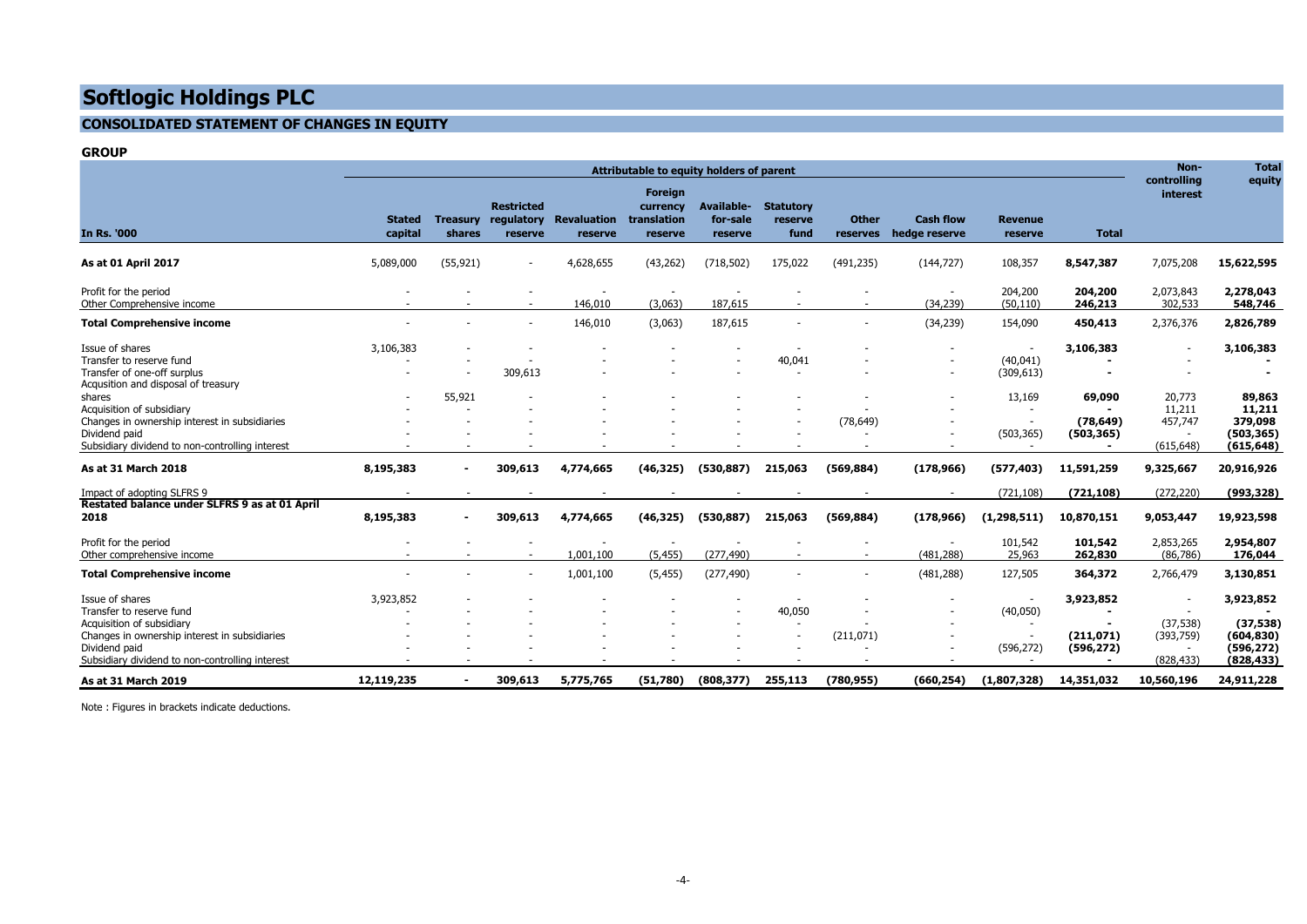#### **CONSOLIDATED CASH FLOW STATEMENT**

|                                                                                                                      | <b>Un-audited</b>           | <b>Audited</b>           |
|----------------------------------------------------------------------------------------------------------------------|-----------------------------|--------------------------|
|                                                                                                                      | 12 months to                | 12 months to             |
| In Rs. '000                                                                                                          | 31-03-2019                  | 31-03-2018               |
| <b>CASH FLOWS FROM OPERATING ACTIVITIES</b>                                                                          |                             |                          |
| Profit before tax from continuing operations                                                                         | 1,782,272                   | 3,092,402                |
|                                                                                                                      |                             |                          |
| <b>Adjustments for:</b>                                                                                              |                             |                          |
| Finance income                                                                                                       | (1, 374, 854)               | (1, 103, 805)            |
| Finance cost<br>Change in fair value of investment property                                                          | 7,125,118<br>(245,000)      | 5,959,866<br>(198,000)   |
| Share of results of equity accounted investees                                                                       | (2,652)                     | (19, 787)                |
| Gratuity provision and related cost                                                                                  | 243,268                     | 218,953                  |
| Provisions for/ write-off of impaired receivables                                                                    | 322,234                     | 252,445                  |
| Provision for write-off of inventories                                                                               | 98,511                      | 108,930                  |
| Provisions for/ write-off of loans and advances                                                                      | 30,144                      | 102,829                  |
| Provisions for/ write-off of investments in lease and hire purchase<br>Depreciation of property, plant and equipment | 86,031<br>2,514,847         | (18,091)<br>2,284,583    |
| Profit on sale of property, plant and equipment                                                                      | (7,589)                     | (19, 558)                |
| Loss/ (profit) on sale of investments                                                                                | 377                         | (335, 499)               |
| Unrealised (profit)/ loss on foreign exchange                                                                        | 23,873                      | 19,271                   |
| Amortisation/ impairment of intangible assets                                                                        | 347,602                     | 358,068                  |
| Amortisation of prepaid lease rentals                                                                                | 16,506                      | 1,116                    |
| Increase/ (decrease) in deferred income<br>Impairment & derecognition of property, plant & equipment                 | (63, 280)<br>15,499         | (7, 483)<br>18,705       |
| Profit before working capital changes                                                                                | 10,912,907                  | 10,714,945               |
|                                                                                                                      |                             |                          |
| (Increase) / decrease in inventories                                                                                 | 812,620                     | (2, 255, 849)            |
| (Increase) / decrease in trade and other receivables                                                                 | (3,640,353)                 | (3, 125, 663)            |
| (Increase) / decrease in loans and advances                                                                          | (6, 617)                    | 1,092,599                |
| (Increase) / decrease in investments in lease and hire purchase<br>(Increase) / decrease in other current assets     | (494,099)<br>(2,747,651)    | (720, 680)<br>(735, 564) |
| (Increase) / decrease in amounts due from related parties                                                            | (12, 873)                   | (474)                    |
| Increase / (decrease) in trade and other payables                                                                    | 829,358                     | 295,561                  |
| Increase / (decrease) in amounts due to related parties                                                              | (4,819)                     | (10,000)                 |
| Increase / (decrease) in other current liabilities                                                                   | (156, 178)                  | (11,009)                 |
| Increase / (decrease) in public deposits                                                                             | 685,416                     | 265,973                  |
| Increase / (decrease) in insurance contract liabilities<br>Cash generated from/ (used in) operations                 | 1,117,037<br>7,294,748      | 576,033<br>6,085,872     |
|                                                                                                                      |                             |                          |
| Finance income received                                                                                              | 1,209,463                   | 947,843                  |
| Finance expenses paid                                                                                                | (6,700,782)                 | (5,899,483)              |
| Dividend received                                                                                                    | 35,045                      | 3,015                    |
| Tax paid<br>Gratuity paid                                                                                            | (952, 963)<br>(118, 809)    | (1,265,120)<br>(87, 901) |
| Net cash flow from/ (used in) operating activities                                                                   | 766,702                     | (215,774)                |
|                                                                                                                      |                             |                          |
| CASH FLOWS FROM / (USED IN) INVESTING ACTIVITIES                                                                     |                             |                          |
| Purchase and construction of property, plant and equipment                                                           | (5,796,249)                 | (4,510,011)              |
| Addition to investment property<br>Addition to intangible assets                                                     | (18, 237)                   | (3,300)                  |
| (Increase)/ decrease in other non-current assets                                                                     | (132, 300)<br>(2, 245, 759) | (256, 485)<br>(691, 957) |
| (Purchase) / disposal of short term investments (net)                                                                | (63, 490)                   | (1, 125, 217)            |
| Dividends received                                                                                                   | 124,127                     | 68,279                   |
| (Purchase) / disposal of non-current financial assets                                                                | (1,801,950)                 | 991,812                  |
| Acquisition of subsidiaries<br>(A)                                                                                   | (952,008)                   | (214,050)                |
| Increase in interest in subsidiaries<br>Proceeds from disposal of controlling interest                               | (560, 859)                  | (513, 932)<br>794,836    |
| Proceeds from sale of treasury shares (net)                                                                          |                             | 89,863                   |
| Proceeds from sale of property, plant and equipment                                                                  | 41,819                      | 59,385                   |
| Net cash flow used in investing activities                                                                           | (11, 404, 906)              | (5,310,777)              |
|                                                                                                                      |                             |                          |
| CASH FLOWS FROM / (USED IN) FINANCING ACTIVITIES                                                                     |                             |                          |
| Proceeds from issue of equity shares<br>Dividend paid to non-controlling interest                                    | 3,923,852<br>(828, 433)     | 3,106,383<br>(615, 648)  |
| Proceeds from long term borrowings                                                                                   | 7,818,139                   | 3,878,419                |
| Repayment of long term borrowings                                                                                    | (6,725,004)                 | (6,697,977)              |
| (Increase) / decrease in other non-current financial liabilities                                                     | 703                         | 84,339                   |
| Proceeds from / (repayment of) other current financial liabilities (net)                                             | (692, 031)                  | 11,297,002               |
| Dividend paid to equity holders of parent                                                                            | (596, 272)                  | (503, 365)               |
| Net cash flow from financing activities                                                                              | 2,900,954                   | 10,549,153               |
| NET INCREASE / (DECREASE) IN CASH AND CASH EQUIVALENTS                                                               | (7,737,250)                 | 5,022,602                |
| CASH AND CASH EQUIVALENTS AT THE BEGINNING                                                                           | 5,888,960                   | 866,428                  |
| Effect of exchange rate changes                                                                                      | 34                          | (70)                     |
| CASH AND CASH EQUIVALENTS AT THE END                                                                                 | (1,848,256)                 | 5,888,960                |
|                                                                                                                      |                             |                          |
| <b>ANALYSIS OF CASH AND CASH EQUIVALENTS</b><br><b>Favourable balances</b>                                           |                             |                          |
| Cash in hand and at Bank                                                                                             | 2,593,558                   | 6,151,833                |
| Short term investments                                                                                               | 3,317,834                   | 4,382,344                |
| <b>Unfavourable balances</b>                                                                                         |                             |                          |
| Bank overdrafts                                                                                                      | (7,759,648)                 | (4,645,217)              |
| Cash and cash equivalents                                                                                            | (1,848,256)                 | 5,888,960                |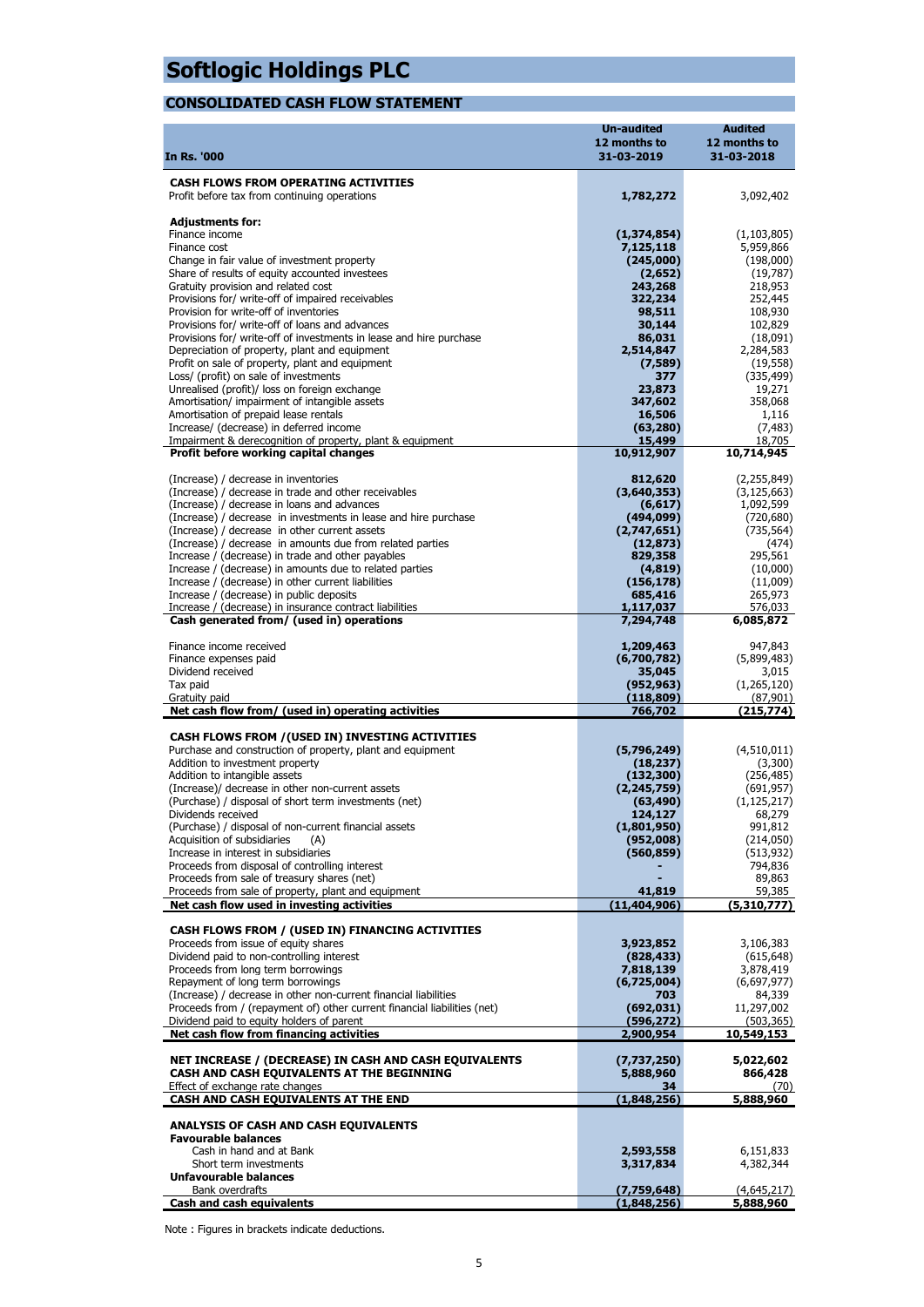#### **CONSOLIDATED CASH FLOW STATEMENT**

#### **(A) Obtaining control of subsidiaries**

#### **During FY 1819**

- On 28 August 2018, Odel PLC, a subsidiary of Softlogic Holdings PLC acquired 100.00% ordinary shares of Cotton Collection (Pvt) Ltd and it became a subsidiary of the Group.

- On 2 November 2018, Asiri Hospital Holdings PLC, a subsidiary of Softlogic Holdings PLC acquired 100.00% ordinary shares of Asiri Hospital Galle (Pvt) Ltd (previously known as Hemas Southern Hospitals (Pvt) Ltd) and it became a subsidiary of the Group.

#### **During FY 1718**

In July 2017, Softlogic Retail (Pvt) Ltd, a subsidiary of Softlogic Holdings PLC acquired 66.51% ordinary shares of Suzuki Motors Lanka Ltd and it became a subsidiary of the Group.

The acquisition had the following effect on the Group's assets and liabilities.

| <b>In Rs. '000</b>                      |            |            |
|-----------------------------------------|------------|------------|
| For the twelve months ended 31 March    | 2019       | 2018       |
| Property, plant and equipment           | 734,555    | 106,052    |
| Lease rentals paid in advance           |            | 3,884      |
| Intangible assets                       | 1,971      |            |
| Non-current financial assets            |            | 27,655     |
| Other non-current assets                | 41,525     |            |
| Inventories                             | 180,992    | 123,655    |
| Trade and other receivables             | 178,614    | 98,250     |
| Income tax refund due                   | 7,367      | 7,328      |
| Other current assets                    |            | 31,775     |
| Cash in hand and at bank                | 38,524     |            |
| Interest bearing borrowings             | (240, 163) | (10, 654)  |
| Deferred tax liabilities                | (59, 689)  |            |
| Employee benefit liabilities            | (20, 490)  | (5,803)    |
| Other non-current financial liabilities |            | (9,323)    |
| Trade and other payables                | (256, 026) |            |
| Other current financial liabilities     |            | (254, 963) |
| Amounts Due to Related Parties          | (18, 258)  |            |
| Income tax liabilities                  | (222)      |            |
| Other current liabilities               |            | (16, 368)  |
| Bank overdrafts                         | (240,532)  | (50, 100)  |
| Net identifiable assets                 | 348,168    | 51,388     |
| Non controlling interest holding        | 226,421    | 18         |
| Intangible recognised on acquisition    | 364,294    | 131,064    |
|                                         | 938,883    | 182,470    |
| Investment by Non controlling interest  | (188, 883) | (17, 470)  |
|                                         | 750,000    | 165,000    |
| Total purchase price paid               |            |            |
| Cash consideration                      | 750,000    | 165,000    |
| Cash at bank and in hand acquired       | 202,008    | 50,100     |
|                                         | 952,008    | 215,100    |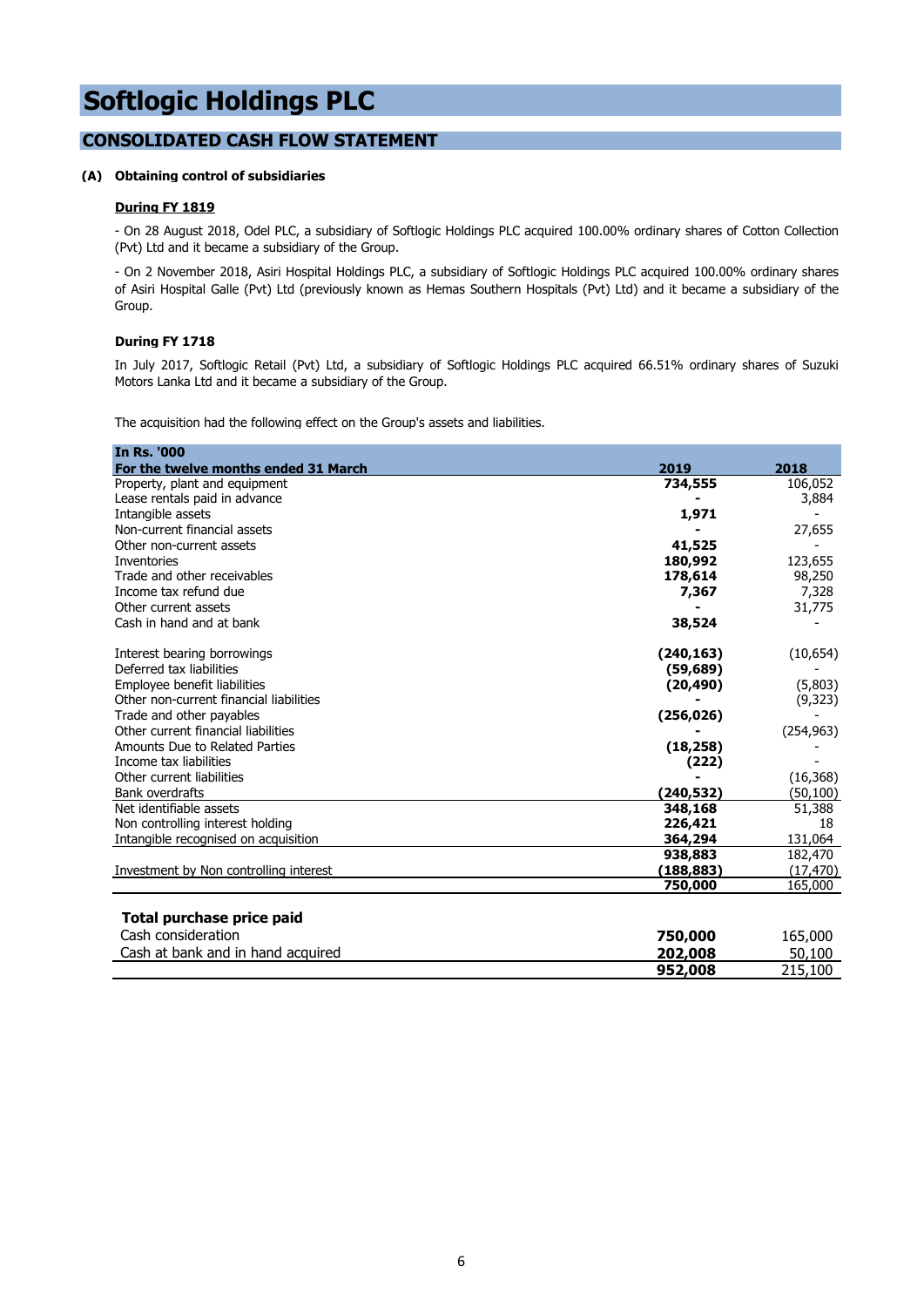### **COMPANY INCOME STATEMENT**

| <b>In Rs. '000</b>                          | <b>Un-audited</b><br>12 months to<br>31-03-2019 | <b>Audited</b><br>12 months to<br>31-03-2018 | Change<br>as a<br>$\frac{9}{6}$ | <b>Un-audited</b><br>03 months to<br>31-03-2019 | <b>Un-audited</b><br>03 months to<br>31-03-2018 | Change<br>as a<br>$\frac{9}{6}$ |
|---------------------------------------------|-------------------------------------------------|----------------------------------------------|---------------------------------|-------------------------------------------------|-------------------------------------------------|---------------------------------|
| Revenue                                     | 645,766                                         | 649,823                                      | (0.62)                          | 163,568                                         | 161,097                                         | 1.53                            |
| Cost of sales                               | (240, 599)                                      | (216, 633)                                   | 11.06                           | (61, 821)                                       | (57, 034)                                       | 8.39                            |
| <b>Gross profit</b>                         | 405,167                                         | 433,190                                      | (6.47)                          | 101,747                                         | 104,063                                         | (2.23)                          |
| Dividend income                             | 514,513                                         | 893,013                                      | (42.38)                         | 463,507                                         | 697,948                                         | (33.59)                         |
| Other operating income                      | 28,618                                          | 4,634,942                                    | (99.38)                         | 9,374                                           | 4,599,292                                       | (99.80)                         |
| Administrative expenses                     | (442, 305)                                      | (523, 053)                                   | (15.44)                         | (85,072)                                        | (199, 590)                                      | (57.38)                         |
| <b>Results from operating activities</b>    | 505,993                                         | 5,438,092                                    | (90.70)                         | 489,556                                         | 5,201,713                                       | (90.59)                         |
| Finance income                              | 1,502,906                                       | 1,122,857                                    | 33.85                           | 459,520                                         | 329,543                                         | 39.44                           |
| Finance expenses                            | (2,626,434)                                     | (2,695,998)                                  | (2.58)                          | (765, 928)                                      | (752, 310)                                      | 1.81                            |
| <b>Net finance cost</b>                     | (1, 123, 528)                                   | (1,573,141)                                  | (28.58)                         | (306, 408)                                      | (422, 767)                                      | (27.52)                         |
| Change in fair value of investment property | 40,000                                          | 92,475                                       | (56.75)                         | 40,000                                          | 92,475                                          | (56.75)                         |
| Profit/ (loss) before tax                   | (577, 535)                                      | 3,957,426                                    | (114.59)                        | 223,148                                         | 4,871,421                                       | (95.42)                         |
| Tax expense                                 | (90, 594)                                       | (258, 757)                                   | (64.99)                         | (35, 477)                                       | (154, 524)                                      | (77.04)                         |
| Profit/ (loss) for the period               | (668, 129)                                      | 3,698,669                                    | (118.06)                        | 187,671                                         | 4,716,897                                       | (96.02)                         |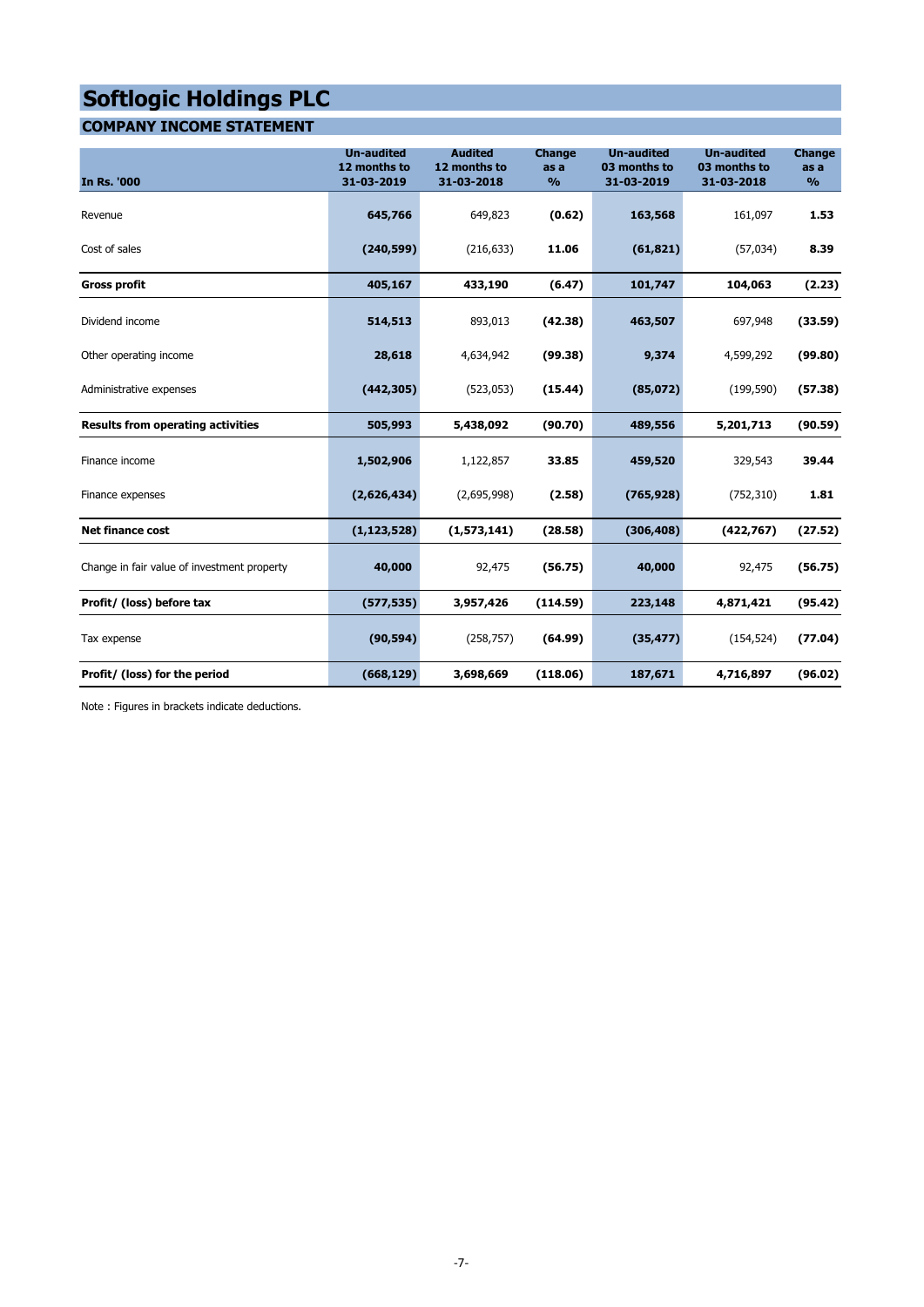### **STATEMENT OF COMPREHENSIVE INCOME**

| <b>In Rs. '000</b>                                                                                                | <b>Un-audited</b><br>12 months to<br>31-03-2019 | <b>Audited</b><br>12 months to<br>31-03-2018 | <b>Change</b><br>as a<br>$\frac{9}{6}$ | <b>Un-audited</b><br>03 months to<br>31-03-2019 | <b>Un-audited</b><br>03 months to<br>31-03-2018 | <b>Change</b><br>as a<br>$\frac{9}{6}$ |
|-------------------------------------------------------------------------------------------------------------------|-------------------------------------------------|----------------------------------------------|----------------------------------------|-------------------------------------------------|-------------------------------------------------|----------------------------------------|
| Profit/ (loss) for the period                                                                                     | (668, 129)                                      | 3,698,669                                    | (118.06)                               | 187,671                                         | 4,716,897                                       | (96.02)                                |
| Other comprehensive income                                                                                        |                                                 |                                              |                                        |                                                 |                                                 |                                        |
| Other comprehensive income not to<br>be<br>reclassified<br>to<br>statement<br>income<br>in.<br>subsequent periods |                                                 |                                              |                                        |                                                 |                                                 |                                        |
| Actuarial loss on retirement benefits                                                                             | (3, 474)                                        | (10, 219)                                    | (66,00)                                | (3, 474)                                        | (10, 219)                                       | (66.00)                                |
| Net other comprehensive loss not to be reclassified to<br>income statement in subsequent periods                  | (3, 474)                                        | (10, 219)                                    | (66.00)                                | (3, 474)                                        | (10, 219)                                       | (66.00)                                |
| Tax on other comprehensive income                                                                                 | 973                                             | 2,861                                        | (65.99)                                | 973                                             | 2,861                                           | (65.99)                                |
| Other comprehensive loss for the period, net of<br>tax                                                            | (2,501)                                         | (7, 358)                                     | (66.01)                                | (2,501)                                         | (7, 358)                                        | (66.01)                                |
| Total comprehensive income/ (loss) for the<br>period, net of tax                                                  | (670, 630)                                      | 3,691,311                                    | (118.17)                               | 185,170                                         | 4,709,539                                       | (96.07)                                |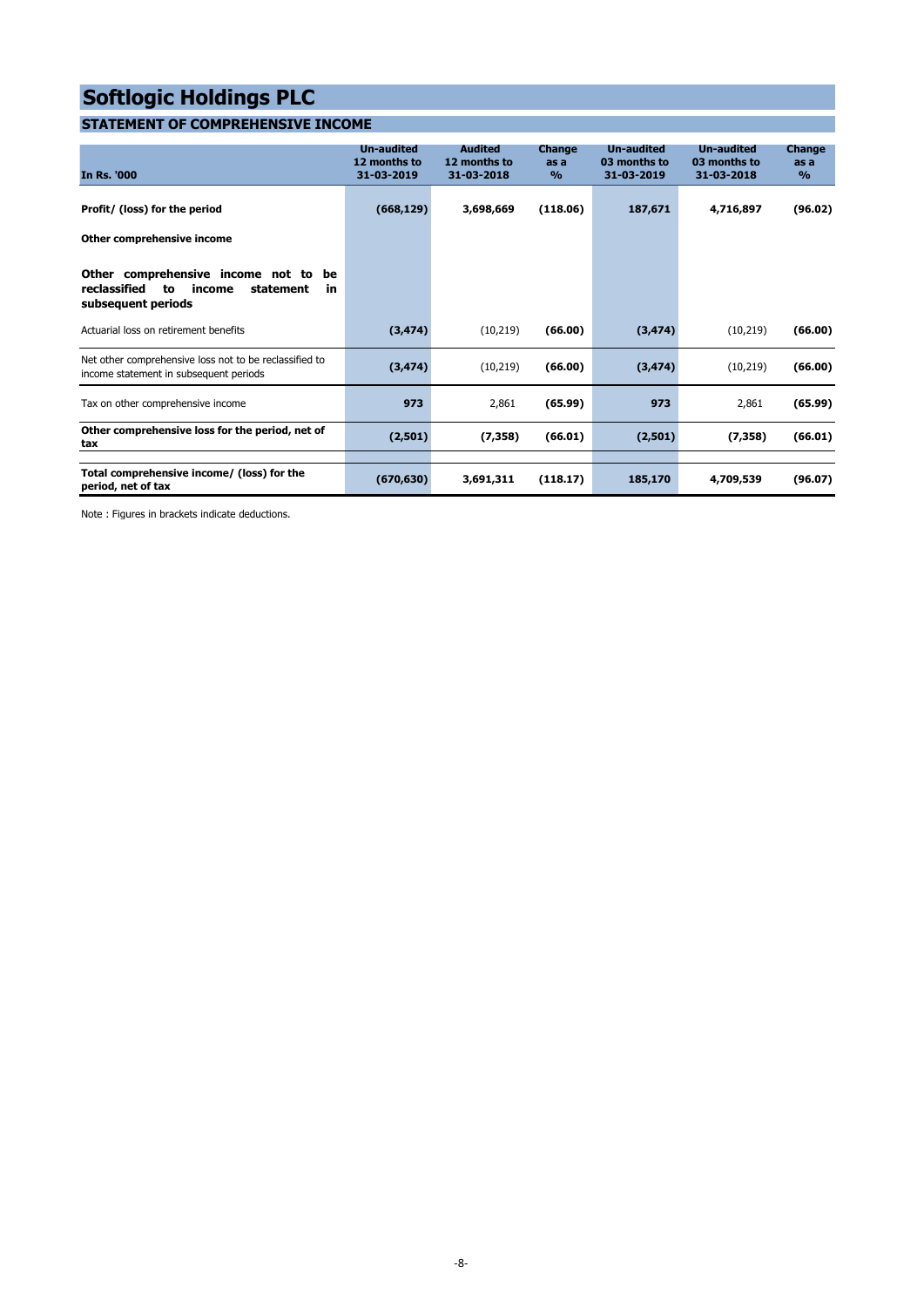### **COMPANY STATEMENT OF FINANCIAL POSITION**

| <b>In Rs. '000</b>                                                                   | <b>Un-audited</b><br>as at<br>31-03-2019 | <b>Audited</b><br>as at<br>31-03-2018 |
|--------------------------------------------------------------------------------------|------------------------------------------|---------------------------------------|
| <b>ASSETS</b>                                                                        |                                          |                                       |
| <b>Non-current assets</b>                                                            |                                          |                                       |
| Property, plant and equipment                                                        | 170,963                                  | 208,459                               |
| Investment property                                                                  | 744,000                                  | 704,000                               |
| Intangible assets                                                                    | 686                                      | 593                                   |
| Investments in subsidiaries                                                          | 20,028,700                               | 19,856,700                            |
| Investments in associates                                                            | 11,000                                   | 11,000                                |
| Other non current financial assets                                                   | 1,465,042                                | 828,355                               |
|                                                                                      | 22,420,391                               | 21,609,107                            |
|                                                                                      |                                          |                                       |
| <b>Current assets</b>                                                                |                                          |                                       |
| Trade and other receivables                                                          | 912,092                                  | 362,930                               |
| Amounts due from related parties                                                     | 14,176,359                               | 8,588,380                             |
| Other current assets                                                                 | 28,273                                   | 16,709                                |
| Short term investments<br>Cash in hand and at bank                                   | 130,625<br>18,294                        | 1,719,676<br>2,916,160                |
|                                                                                      | 15,265,643                               | 13,603,855                            |
| <b>Total assets</b>                                                                  | 37,686,034                               | 35,212,962                            |
|                                                                                      |                                          |                                       |
| <b>EQUITY AND LIABILITIES</b><br>Equity attributable to equity holders of the parent |                                          |                                       |
| Stated capital                                                                       | 12,119,235                               | 8,195,383                             |
| Revenue reserves                                                                     | 3,870,881                                | 5,193,136                             |
| <b>Total equity</b>                                                                  | 15,990,116                               | 13,388,519                            |
|                                                                                      |                                          |                                       |
| <b>Non-current liabilities</b>                                                       |                                          |                                       |
| Interest bearing borrowings                                                          | 6,817,717                                | 7,453,907                             |
| Deferred tax liabilities                                                             | 173,435                                  | 157,916                               |
| Employee benefit liabilities                                                         | 81,109                                   | 68,252                                |
| Other deferred liabilities                                                           | 75,676                                   | 111,712                               |
| Other non current financial liabilities                                              | 186,200                                  | 186,200                               |
|                                                                                      | 7,334,137                                | 7,977,987                             |
| <b>Current liabilities</b>                                                           |                                          |                                       |
| Trade and other payables                                                             | 108,896                                  | 44,415                                |
| Amounts due to related parties                                                       | 16,671                                   | 17,877                                |
| Income tax liabilities                                                               | 16,910                                   | 33,309                                |
| Other current financial liabilities                                                  | 10,018,101                               | 10,526,355                            |
| Current portion of interest bearing borrowings                                       | 3,944,272                                | 2,984,531                             |
| Other current liabilities                                                            | 82,229                                   | 86,221                                |
| Bank overdrafts                                                                      | 174,702                                  | 153,748                               |
|                                                                                      | 14,361,781                               | 13,846,456                            |
| <b>Total equity and liabilities</b>                                                  | 37,686,034                               | 35,212,962                            |

I certify that the financial statements comply with the requirements of the Companies Act No. 7 of 2007.

**-sgd -**

Group Finance Director

The Board of directors is responsible for the preparation and presentation of these financial statements.

| -sgd-           | -sgd-    |
|-----------------|----------|
| Chairman        | Director |
| _ _ _ _<br>---- |          |

31 May 2019 Colombo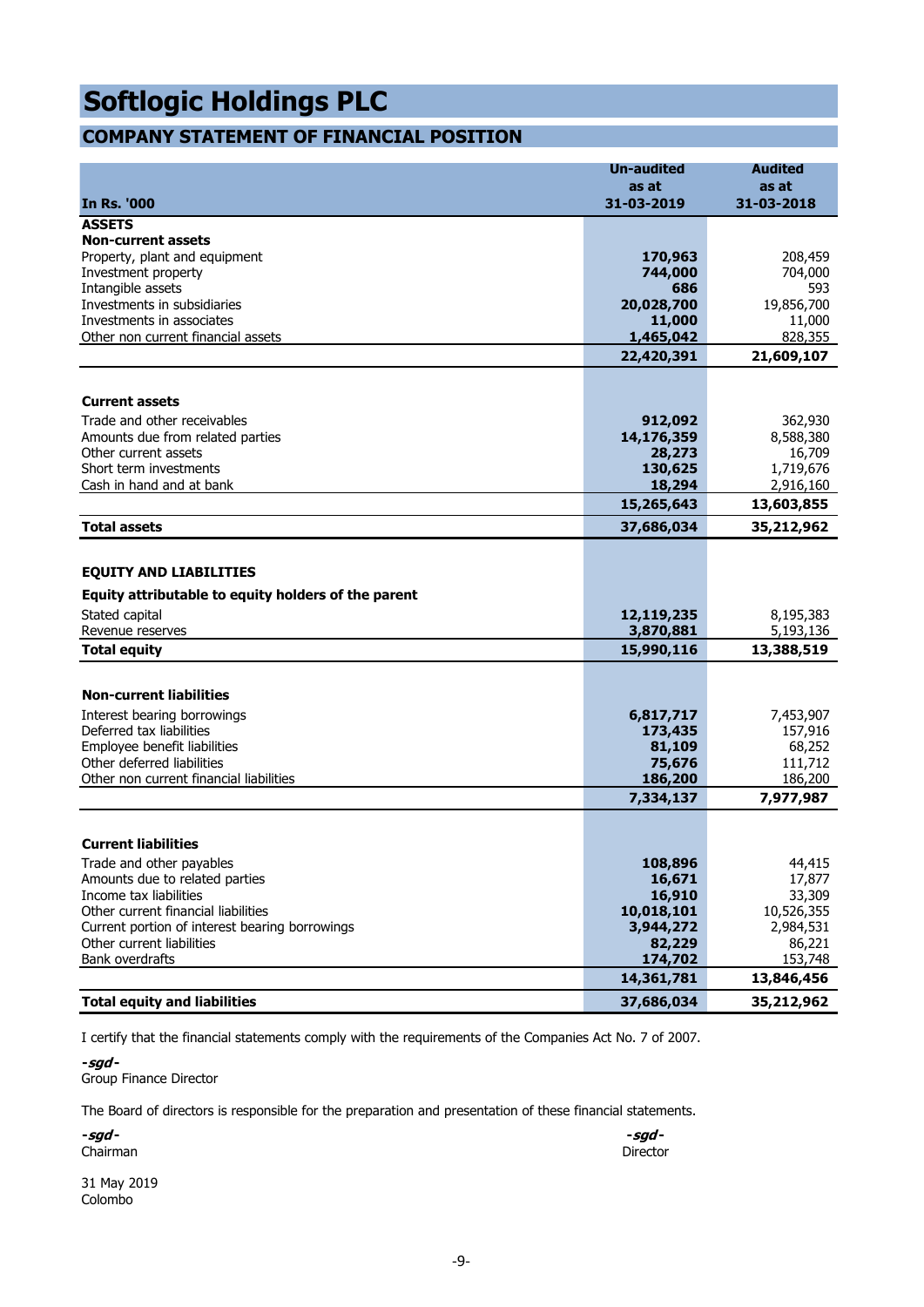### **COMPANY STATEMENT OF CHANGES IN EQUITY**

#### **COMPANY**

| <b>In Rs. '000</b>                                  | <b>Stated</b><br>capital | <b>Revenue</b><br>reserve | <b>Total</b>          |
|-----------------------------------------------------|--------------------------|---------------------------|-----------------------|
| <b>As at 01 April 2017</b>                          | 5,089,000                | 2,008,175                 | 7,097,175             |
| Profit for the period<br>Other comprehensive income |                          | 3,698,669<br>(7, 358)     | 3,698,669<br>(7, 358) |
| Total comprehensive income                          |                          | 3,691,311                 | 3,691,311             |
| Dividend paid                                       |                          | (506, 350)                | (506, 350)            |
| Issue of shares                                     | 3,106,383                |                           | 3,106,383             |
| <b>As at 31 March 2018</b>                          | 8,195,383                | 5,193,136                 | 13,388,519            |
| Impact of adopting SLFRS 9                          |                          | (55, 353)                 | (55, 353)             |
| Restated balance under SLFRS 9 as at 01 April 2018  | 8,195,383                | 5,137,783                 | 13,333,166            |
| Loss for the period<br>Other comprehensive income   |                          | (668, 129)<br>(2, 501)    | (668, 129)<br>(2,501) |
| Total comprehensive income                          |                          | (670, 630)                | (670, 630)            |
| Issue of shares                                     | 3,923,852                |                           | 3,923,852             |
| Dividend paid                                       |                          | (596, 272)                | (596, 272)            |
| As at 31 March 2019                                 | 12,119,235               | 3,870,881                 | 15,990,116            |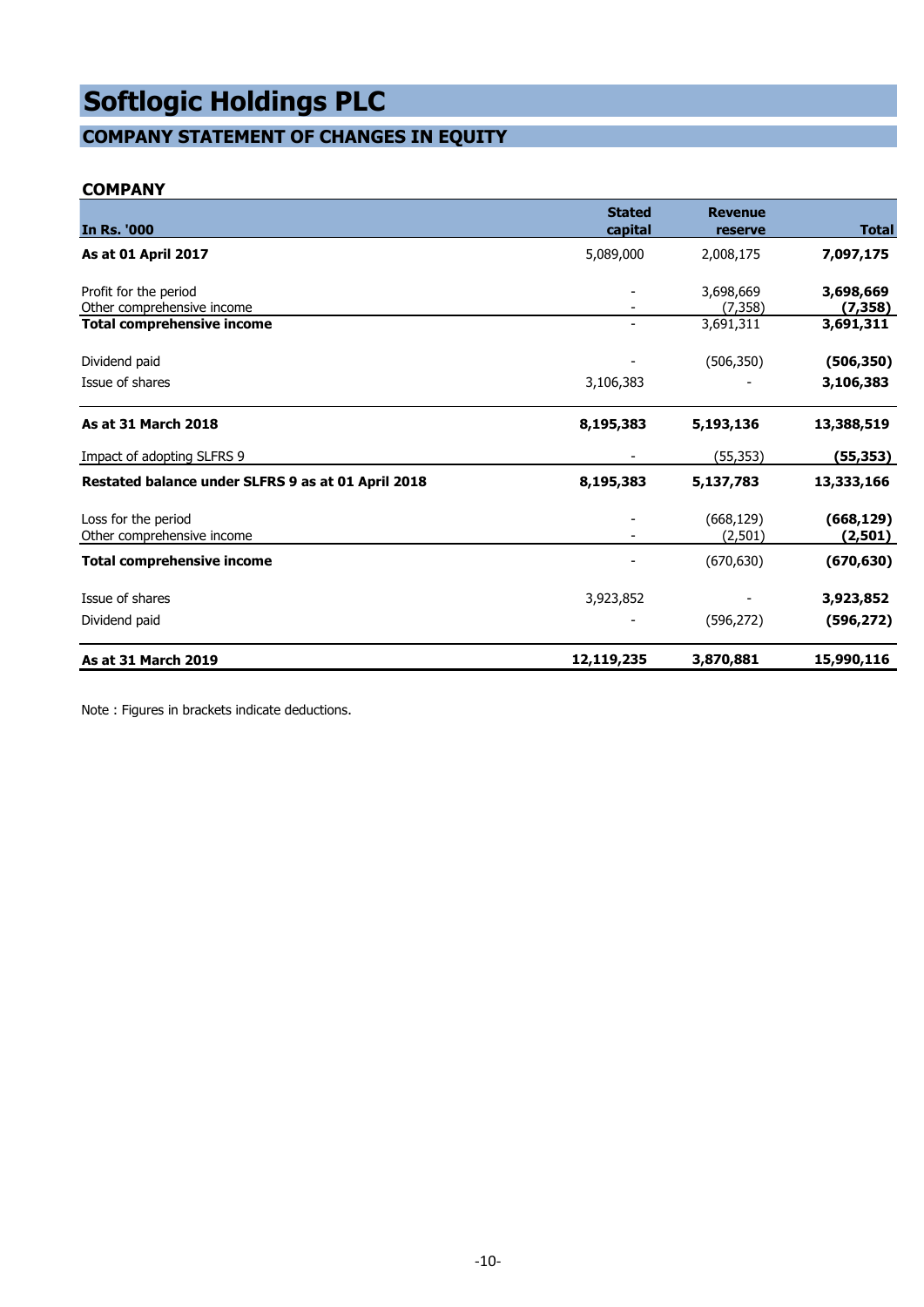### **COMPANY STATEMENT OF CASH FLOW**

| <b>In Rs. '000</b>                                                                                             | <b>Un-audited</b><br>12 months to<br>31-03-2019 | <b>Audited</b><br>12 months to<br>31-03-2018 |
|----------------------------------------------------------------------------------------------------------------|-------------------------------------------------|----------------------------------------------|
| <b>CASH FLOWS FROM OPERATING ACTIVITIES</b>                                                                    |                                                 |                                              |
| Profit/ (loss) before tax                                                                                      | (577, 535)                                      | 3,957,426                                    |
| <b>Adjustments for:</b>                                                                                        |                                                 |                                              |
| Finance income                                                                                                 | (1,502,906)                                     | (1, 122, 857)                                |
| Dividend income<br>Finance cost                                                                                | (514, 513)                                      | (893, 013)                                   |
| Change in fair value of investment property                                                                    | 2,626,434<br>(40,000)                           | 2,695,998<br>(92, 475)                       |
| Gratuity provision and related costs                                                                           | 13,759                                          | 13,222                                       |
| Provisions for/ write-off of impaired receivables                                                              | 2,472                                           | 64,000                                       |
| Provisions for/ write off of impaired investments                                                              |                                                 | 24,900                                       |
| Depreciation of property, plant and equipment<br>Profit on sale of property, plant and equipment               | 36,051<br>(2, 140)                              | 36,039<br>(10, 100)                          |
| Loss/ (profit) on sale of investments                                                                          | 10,575                                          | (4,588,114)                                  |
| Amortisation/ impairment of intangible assets                                                                  | 7,079                                           | 5,738                                        |
| Increase / (decrease) in deferred income                                                                       | (36, 036)                                       | (36,036)                                     |
| Profit before working capital changes                                                                          | 23,240                                          | $\overline{5}$ 4,728                         |
| (Increase) / decrease in trade and other receivable                                                            | (144, 382)                                      | 90,394                                       |
| (Increase) / decrease in other current assets                                                                  | (21, 074)                                       | 120                                          |
| (Increase) / decrease in amount due from related parties<br>Increase / (decrease) in trade and other payables  | (5,587,037)<br>64,481                           | (3,495,009)<br>20,282                        |
| Increase / (decrease) in amount due to related parties                                                         | (1, 207)                                        | (50, 186)                                    |
| Increase / (decrease) in other current liabilities                                                             | (3,992)                                         | 12,872                                       |
| Cash generated used in operations                                                                              | (5,669,971)                                     | (3,366,799)                                  |
| Finance income received                                                                                        | 1,531,157                                       | 1,067,003                                    |
| Finance expenses paid                                                                                          | (2, 499, 771)                                   | (2,689,213)                                  |
| Dividend received                                                                                              | 50,965                                          | 893,013                                      |
| Tax paid                                                                                                       | (80, 989)                                       | (136, 584)                                   |
| Gratuity paid<br>Net cash flow used in operating activities                                                    | (4, 375)<br>(6, 672, 984)                       | (4,319)<br>(4, 236, 899)                     |
|                                                                                                                |                                                 |                                              |
| CASH FLOWS FROM / (USED IN) INVESTING ACTIVITIES<br>Purchase and construction of property, plant and equipment | (1,870)                                         | (49, 384)                                    |
| Addition to investment property                                                                                |                                                 | (2, 140)                                     |
| Addition to intangible assets                                                                                  | (2,636)                                         | (2, 377)                                     |
| (Purchase) / disposal of short term investments (net)                                                          | 1,550,225                                       | 1,208                                        |
| (Purchase) / disposal of other non current financial assets                                                    | (636, 686)                                      | (341, 522)                                   |
| Increase in interest in subsidiaries                                                                           | (172,000)                                       | (179, 381)                                   |
| Proceeds from sale of property, plant and equipment                                                            | 5,455                                           | 16,241                                       |
| Net cash flow used in investing activities                                                                     | 742,488                                         | (557, 355)                                   |
| CASH FLOWS FROM / (USED IN) FINANCING ACTIVITIES                                                               |                                                 |                                              |
| Proceeds from issue of shares                                                                                  | 3,923,852                                       | 3,106,383                                    |
| Proceeds from long term borrowings                                                                             | 2,500,000                                       | 1,866,930                                    |
| Repayment of long term borrowings<br>Proceeds from / (repayment of) short term borrowings (net)                | (2,307,649)<br>(508, 255)                       | (2,530,612)<br>6,078,358                     |
| Dividend paid to equity holders of parent                                                                      | (596, 272)                                      | (506, 350)                                   |
| Net cash flow from financing activities                                                                        | 3,011,676                                       | 8,014,709                                    |
| NET INCREASE/ (DECREASE) IN CASH AND CASH EQUIVALENTS                                                          | (2,918,820)                                     | 3,220,455                                    |
| CASH AND CASH EQUIVALENTS AT THE BEGINNING                                                                     | 2,762,412                                       | (458, 043)                                   |
| CASH AND CASH EQUIVALENTS AT THE END                                                                           | (156, 408)                                      | 2,762,412                                    |
| ANALYSIS OF CASH AND CASH EQUIVALENTS                                                                          |                                                 |                                              |
| <b>Favourable balances</b>                                                                                     |                                                 |                                              |
| Cash in hand and at bank                                                                                       | 18,294                                          | 2,916,160                                    |
| Unfavourable balances<br>Bank overdrafts                                                                       | (174, 702)                                      | (153, 748)                                   |
| <b>Cash and cash equivalents</b>                                                                               | (156, 408)                                      | 2,762,412                                    |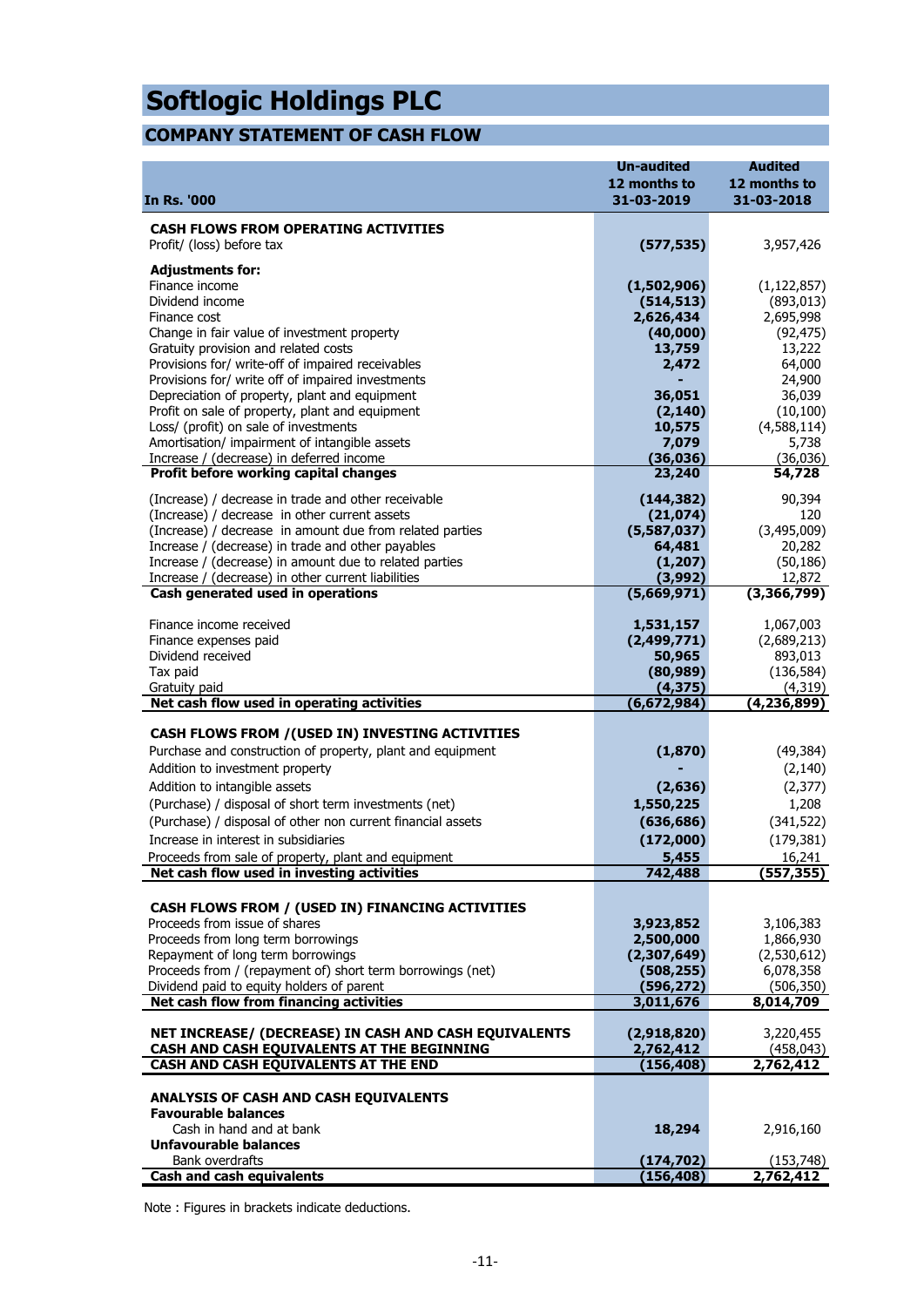#### **NOTES TO THE FINANCIAL STATEMENTS**

#### **OPERATING SEGMENT INFORMATION**

The following tables present revenue, profit information and other disclosures regarding Group's business segments.

| <b>REVENUE AND PROFIT</b>                               |            |                               |            |                               |               |                                       |            |                    |                           |                          |                            |                          |               |             |               |              |
|---------------------------------------------------------|------------|-------------------------------|------------|-------------------------------|---------------|---------------------------------------|------------|--------------------|---------------------------|--------------------------|----------------------------|--------------------------|---------------|-------------|---------------|--------------|
| <b>In Rs. '000</b>                                      |            | <b>Information Technology</b> |            | <b>Leisure &amp; Property</b> |               | <b>Retail &amp; Telecommunication</b> |            | <b>Automobiles</b> | <b>Financial Services</b> |                          | <b>Healthcare Services</b> |                          | <b>Others</b> |             |               | <b>Group</b> |
| For the year ended 31 March                             | 2019       | 2018                          | 2019       | 2018                          | 2019          | 2018                                  | 2019       | 2018               | 2019                      | 2018                     | 2019                       | 2018                     | 2019          | 2018        | 2019          | 2018         |
| <b>Continuing operations</b>                            |            |                               |            |                               |               |                                       |            |                    |                           |                          |                            |                          |               |             |               |              |
| Revenue                                                 |            |                               |            |                               |               |                                       |            |                    |                           |                          |                            |                          |               |             |               |              |
| Total revenue                                           | 4,729,679  | 4.147.724                     | 3,298,678  | 2,718,660                     | 39,839,827    | 37,574,985                            | 3,203,701  | 1,336,977          | 13,692,609                | 11,068,797               | 13,884,945                 | 12,412,747               | 678,287       | 677,335     | 79,327,726    | 69,937,225   |
| Inter group                                             | (690, 909) | (518.788)                     | (170, 380) | (133, 237)                    | (2, 117, 274) | (2, 138, 192)                         | (67, 525)  | (66.561)           | (62, 033)                 | (7,884)                  | (410.263)                  | (387, 569)               | (665, 620)    | (666.079)   | (4, 184, 004) | (3,918,310)  |
| <b>Total external revenue</b>                           | 4,038,770  | 3,628,936                     | 3,128,298  | 2,585,423                     | 37.722.553    | 35,436,793                            | 3.136.176  | 1.270.416          | 13,630,576                | 11,060,913               | 13,474,682                 | 12.025.178               | 12,667        | 11,256      | 75,143,722    | 66.018.915   |
| Operating profit/ (loss)                                | 326,172    | 381,825                       | 65,760     | (141,980)                     | 3,231,180     | 3,096,034                             | 169,679    | (64, 256)          | 1,753,358                 | 1,787,616                | 3,195,072                  | 3,425,945                | (304, 300)    | (178, 475)  | 8,436,921     | 8,306,709    |
|                                                         |            |                               |            |                               |               |                                       |            |                    |                           |                          |                            |                          |               |             |               |              |
| Finance income                                          | 318        | 567                           | (721)      | 18,499                        | 111,794       | 76,927                                | 146        | 176                | 1,182,443                 | 912,225                  | 43,655                     | 85,020                   | 37,219        | 10,391      | 1,374,854     | 1,103,805    |
| Finance cost                                            | (158, 135) | (83, 675)                     | (917, 281) | (548, 155)                    | (3,361,742)   | (2,425,020)                           | (204, 852) | (126, 187)         | (522, 736)                | (265, 351)               | (825, 399)                 | (869, 483)               | (1, 134, 973) | (1,641,995) | (7, 125, 118) | (5,959,866)  |
| Change in fair value of investment property             |            |                               | $\sim$     | $\sim$                        | 245,000       | 198,000                               | $\sim$     |                    |                           | $\sim$                   |                            | $\overline{\phantom{a}}$ |               |             | 245,000       | 198,000      |
| Share of results of equity accounted investments        |            |                               | $\sim$     | $\sim$                        |               | $\overline{\phantom{a}}$              |            |                    |                           |                          | (9,380)                    | (6, 496)                 | 12,032        | 26,283      | 2,652         | 19,787       |
| Change in insurance contract liabilities                |            |                               |            |                               |               |                                       |            |                    | (1, 152, 037)             | (1,374,037)              |                            |                          |               |             | (1, 152, 037) | (1,374,037)  |
| Change in contract liability due to transfer of one-off |            |                               |            |                               |               |                                       |            |                    |                           |                          |                            |                          |               |             |               |              |
| surplus                                                 |            |                               |            |                               |               |                                       |            |                    |                           | 798,004                  |                            |                          |               |             |               | 798,004      |
| Profit/ (loss) before taxation                          | 168,355    | 298,717                       | (852, 242) | (671, 636)                    | 226,232       | 945,941                               | (35, 027)  | (190.267)          | 1,261,028                 | 1,858,457                | 2,403,948                  | 2,634,986                | (1, 390, 022) | (1,783,796) | 1,782,272     | 3,092,402    |
| Tax expense                                             | (36,730)   | (44,946)                      | 10,385     | (193, 752)                    | (113, 418)    | (179, 506)                            | (17)       | 12,619             | 1,979,643                 | 424,083                  | (578, 327)                 | (696, 506)               | (89,001)      | (136, 351)  | 1,172,535     | (814, 359)   |
|                                                         |            |                               |            |                               |               |                                       |            |                    |                           |                          |                            |                          |               |             |               |              |
| Profit/ (loss) after taxation                           | 131,625    | 253,771                       | (841, 857) | (865, 388)                    | 112,814       | 766,435                               | (35,044)   | (177, 648)         | 3,240,671                 | 2,282,540                | 1,825,621                  | 1,938,480                | (1, 479, 023) | (1,920,147) | 2,954,807     | 2,278,043    |
|                                                         |            |                               |            |                               |               |                                       |            |                    |                           |                          |                            |                          |               |             |               |              |
| Depreciation of property, plant & equipment (PPE)       | 61,302     | 72,905                        | 606,076    | 589,423                       | 717,503       | 498,198                               | 36,196     | 40,141             | 181,067                   | 174,536                  | 876,413                    | 872,062                  | 36,290        | 37,318      | 2,514,847     | 2,284,583    |
| Amortisation of lease rentals paid in advance           |            | $\sim$                        | $\sim$     | $\sim$                        | 119           | 79                                    | $\sim$     |                    |                           | $\overline{\phantom{a}}$ | 1.037                      | 1,037                    |               | $\sim$      | 1.156         | 1.116        |
| Amortisation/ impairment of intangible assets           | 14,603     | 29,820                        | 21,760     | 20,683                        | 77,784        | 70,680                                | $\sim$     |                    | 222,288                   | 225,538                  | 8.626                      | 8,522                    | 2,542         | 2.825       | 347,603       | 358,068      |
| Retirement benefit obligations and related cost         | 18,868     | 20,403                        | 8,827      | 10,006                        | 62,256        | 44,418                                | 1.660      | 2.349              | 43,882                    | 30.726                   | 93,706                     | 97.692                   | 14,068        | 13,359      | 243,267       | 218,953      |
| Purchase and construction of PPE                        | 41,377     | 29,111                        | 123,019    | 359,009                       | 2,049,238     | 1,226,742                             | 14,665     | 23,644             | 186,122                   | 231,150                  | 3,377,374                  | 2,619,809                | 2,304         | 36,545      | 5,794,099     | 4,526,010    |
| Additions to intangible assets                          | 91,357     | 98,343                        | 2,962      | 17,421                        | 35,346        | 138,152                               | . .        |                    | $\sim$                    | 191                      |                            |                          | 2,635         | 2,378       | 132,300       | 256,485      |

| <b>REVENUE AND PROFIT</b>                               |            |                               |                               |            |                                       |           |                    |                          |                           |           |            |                            |               |            |                          |             |
|---------------------------------------------------------|------------|-------------------------------|-------------------------------|------------|---------------------------------------|-----------|--------------------|--------------------------|---------------------------|-----------|------------|----------------------------|---------------|------------|--------------------------|-------------|
| In Rs. '000                                             |            | <b>Information Technology</b> | <b>Leisure &amp; Property</b> |            | <b>Retail &amp; Telecommunication</b> |           | <b>Automobiles</b> |                          | <b>Financial Services</b> |           |            | <b>Healthcare Services</b> | <b>Others</b> |            | Group                    |             |
| For the three months ended 31 March                     | 2019       | 2018                          | 2019                          | 2018       | 2019                                  | 2018      | 2019               | 2018                     | 2019                      | 2018      | 2019       | 2018                       | 2019          | 2018       | 2019                     | 2018        |
| <b>Continuing operations</b>                            |            |                               |                               |            |                                       |           |                    |                          |                           |           |            |                            |               |            |                          |             |
| Revenue                                                 |            |                               |                               |            |                                       |           |                    |                          |                           |           |            |                            |               |            |                          |             |
| Total revenue                                           | 1,414,721  | 1,218,253                     | 1,226,663                     | 887.385    | 10,982,453                            | 9,211,456 | 1,616,880          | 23,499                   | 3,683,512                 | 3,018,927 | 3,683,928  | 3,128,854                  | 171,605       | 167,917    | 22,779,762               | 17,656,291  |
| Inter group                                             | (257, 911) | (155, 112)                    | (34,002)                      | (40, 979)  | (610.753)                             | (589.618) | (18, 431)          | (14, 918)                | (27,500)                  | 2.798     | (103.217)  | (98.374)                   | (168, 312)    | (164.973)  | (1.220.126)              | (1,061,176) |
| <b>Total external revenue</b>                           | 1,156,810  | 1,063,141                     | 1,192,661                     | 846,406    | 10,371,700                            | 8,621,838 | 1,598,449          | 8,581                    | 3,656,012                 | 3,021,725 | 3,580,711  | 3,030,480                  | 3,293         | 2,944      | 21,559,636               | 16,595,115  |
|                                                         |            |                               |                               |            |                                       |           |                    |                          |                           |           |            |                            |               |            |                          |             |
| Operating profit/ (loss)                                | 117,749    | 235,522                       | 114,238                       | (116,091)  | 1,037,045                             | 340,733   | 199,185            | (56, 154)                | 397,358                   | 417,272   | 801,334    | 638,406                    | (53, 280)     | (60, 628)  | 2,613,629                | 1,399,060   |
|                                                         |            |                               |                               |            |                                       |           |                    |                          |                           |           |            |                            |               |            |                          |             |
| Finance income                                          | 58         | 87                            | (5,252)                       | 16,351     | 23,671                                | 6,656     | 23                 | 62                       | 460,981                   | 140,300   | 24,563     | 51,929                     | (858)         | 8,952      | 503,186                  | 224,337     |
| Finance cost                                            | (3,601)    | (13,730)                      | (210, 349)                    | (169, 850) | (1,440,093)                           | (642,705) | (73, 237)          | (38,066)                 | (287, 467)                | (63, 705) | (179, 143) | (210, 687)                 | (305, 445)    | (449, 889) | (2,499,335)              | (1,588,632) |
| Change in fair value of investment property             |            |                               |                               | $\sim$     | 245,000                               | 198,000   |                    | $\overline{\phantom{a}}$ |                           |           |            |                            |               |            | 245,000                  | 198,000     |
| Share of results of equity accounted investments        |            |                               |                               |            |                                       |           |                    | $\overline{\phantom{a}}$ |                           |           | 1.600      | (1, 312)                   | (2,616)       | 5.776      | (1,016)                  | 4,464       |
| Change in insurance contract liabilities                |            |                               | ۰.                            |            |                                       |           |                    |                          | 302,940                   | (45, 622) |            |                            |               |            | 302,940                  | (45, 622)   |
| Change in contract liability due to transfer of one-off |            |                               |                               |            |                                       |           |                    |                          |                           |           |            |                            |               |            |                          |             |
| surplus                                                 |            |                               |                               |            |                                       |           |                    |                          |                           | 798.004   |            |                            |               |            | $\overline{\phantom{a}}$ | 798,004     |
| Profit/ (loss) before taxation                          | 114,206    | 221.879                       | (101, 363)                    | (269, 590) | (134, 377)                            | (97, 316) | 125,971            | (94, 158)                | 873,812                   | 1,246,249 | 648,354    | 478,336                    | (362, 199)    | (495, 789) | 1,164,404                | 989,611     |
|                                                         |            |                               |                               |            |                                       |           |                    |                          |                           |           |            |                            |               |            |                          |             |
| Tax expense                                             | (23, 995)  | (35,805)                      | 9,694                         | (193, 810) | 65,998                                | 104,436   | (17)               | 12,597                   | (188, 158)                | 54,240    | (147, 370) | (271, 235)                 | (25, 319)     | (12,948)   | (309, 167)               | (342, 525)  |
|                                                         |            |                               |                               |            |                                       |           |                    |                          |                           |           |            |                            |               |            |                          |             |
| Profit/ (loss) after taxation                           | 90,211     | 186,074                       | (91, 669)                     | (463, 400) | (68.379)                              | 7.120     | 125,954            | (81.561)                 | 685,654                   | 1,300,489 | 500,984    | 207,101                    | (387, 518)    | (508.737)  | 855,237                  | 647,086     |
|                                                         |            |                               |                               |            |                                       |           |                    |                          |                           |           |            |                            |               |            |                          |             |
|                                                         |            |                               |                               |            |                                       |           |                    |                          |                           |           |            |                            |               |            |                          |             |
| Depreciation of property, plant & equipment (PPE)       | 15,671     | 23,102                        | 146,975                       | 188,028    | 209,154                               | 134,349   | 8,684              | (23, 476)                | 42,071                    | 45,382    | 230,406    | 212,191                    | 8,825         | 10,060     | 661,786                  | 589,636     |
| Amortisation of lease rentals paid in advance           |            |                               |                               | $\sim$     | 30                                    | 30        |                    |                          |                           |           | 259        | 259                        |               |            | 289                      | 289         |
| Amortisation/ impairment of intangible assets           | 2,822      | 23,490                        | 5,392                         | 7,455      | 20,041                                | 8,982     |                    | $\overline{\phantom{a}}$ | 54,906                    | 45,905    | 2.183      | 2.131                      | 559           | 1.186      | 85,903                   | 89,149      |
| Retirement benefit obligations and related cost         | 7,639      | 9.543                         | 2,954                         | 3.973      | 21,203                                | 6,548     | 170                | 774                      | 23,645                    | 10,249    | 24,326     | 35,361                     | 4,322         | 5.903      | 84,259                   | 72,351      |
| Purchase and construction of PPE                        | 16,910     |                               | 27,212                        | 30,250     | 473,170                               | 80,898    | 11,803             |                          | 58,627                    | 61,023    | 1,088,667  | 1,188,565                  | 723           | 1.467      | 1,677,112                | 1,362,203   |
| Additions to intangible assets                          | 28,695     | 15,263                        | 2.962                         | 1.874      | 136                                   | 119.837   |                    |                          | $\sim$                    |           |            |                            |               |            | 31,793                   | 136,975     |

Note : Figures in brackets indicate deductions. The above figures are not audited unless otherwise stated.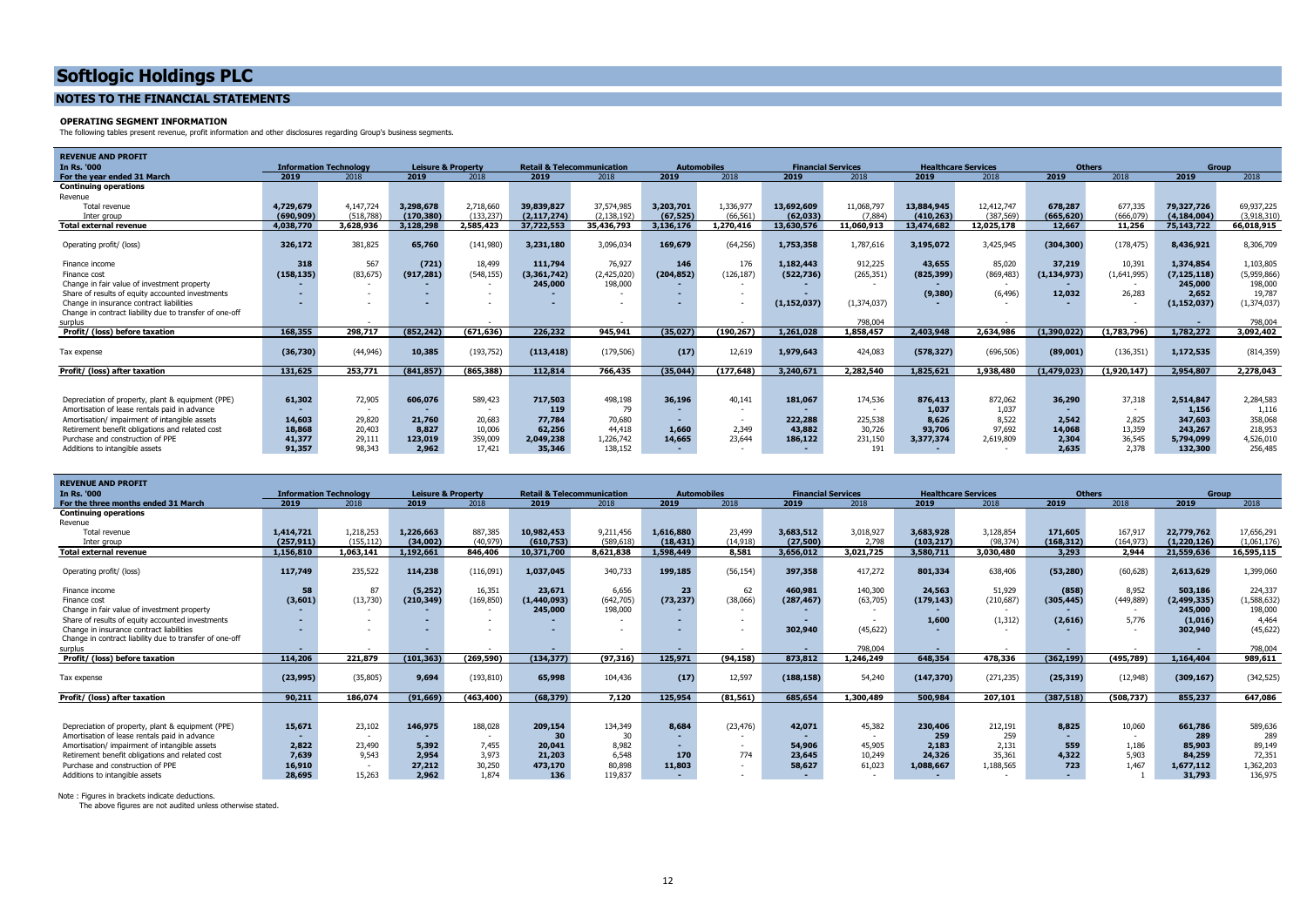#### **NOTES TO THE FINANCIAL STATEMENTS**

#### **1. CORPORATE INFORMATION**

Softlogic Holdings PLC, is a public limited company incorporated and domiciled in Sri Lanka and listed on the Colombo Stock Exchange.

The interim financial statements of the Group and the Company for the year ended 31 March 2019 were authorised for issue by the Board of Directors on 31 May 2019.

#### **2. BASIS OF PREPARATION**

The interim condensed financial statements have been prepared in compliance with Sri Lanka Accounting Standard LKAS 34 - Interim Financial Reporting.

The presentation and classification of the financial statements of the previous period have been amended, where relevant, for better presentation and to be comparable with those of the current period.

The interim financial statements are presented in Sri Lankan Rupees.

#### **3. NEW ACCOUNTING STANDARDS AND INTERPRETATIONS**

The accounting policies adopted in the preparation of the interim consolidated financial statements are consistent with those followed in the preparation of the Group's annual consolidated financial statements for the year ended 31 March 2018, except for the adoption of new standards effective as of 1 April 2018.

The Group applies, for the first time, SLFRS 15 : Revenue from Contracts with Customers and SLFRS 9 : Financial Instruments that require restatement of previous financial statements. As required by LKAS 34, the nature and effect of these changes are disclosed below.

#### **SLFRS 15 – Revenue from Contracts with Customers**

SLFRS 15 supersedes LKAS 11 Construction Contracts, LKAS 18 Revenue and related Interpretations and it applies to all revenue arising from contracts with customers, unless those contracts are in the scope of other standards. The new standard establishes a five-step model to account for revenue arising from contracts with customers. Under SLFRS 15, revenue is recognised at an amount that reflects the consideration to which an entity expects to be entitled in exchange for transferring goods or services to a customer.

The standard requires entities to exercise judgement, taking into consideration all of the relevant facts and circumstances when applying each step of the model to contracts with their customers. The standard also specifies the accounting for the incremental costs of obtaining a contract and the costs directly related to fulfilling a contract.

The Group adopted SLFRS 15 using the full retrospective method of adoption. Based on the assessment performed the Group concluded that SLFRS 15 does not have a material impact on Group's consolidated financial statements.

#### **SLFRS - 9 Financial Instruments**

SLFRS 9 Financial Instruments replaces LKAS 39 Financial Instruments: Recognition and Measurement, bringing together all three aspects of the accounting for financial instruments: classification and measurement; impairment; and hedge accounting.

With the exception of hedge accounting, which the Group applied prospectively, the Group has applied SLFRS 9 retrospectively, with the initial application date of 1 April 2018. The Group has taken an exception not to restate comparative information for prior periods with respect to classification and measurement requirements.

#### **Classification and measurement**

Under SLFRS 9, debt instruments are subsequently measured at fair value through profit or loss, amortised cost, or fair value through OCI. The classification is based on two criteria: the Group's business model for managing the assets; and whether the instruments' contractual cash flows represent 'solely payments of principal and interest' on the principal amount outstanding.

The assessment of the Group's business models was made as of the date of initial application, 1 April 2018, and then applied retrospectively to those financial assets that were not derecognised before 1 April 2018. The assessment of whether contractual cash flows on debt instruments are solely comprised of principal and interest was made based on the facts and circumstances as at the initial recognition of the assets.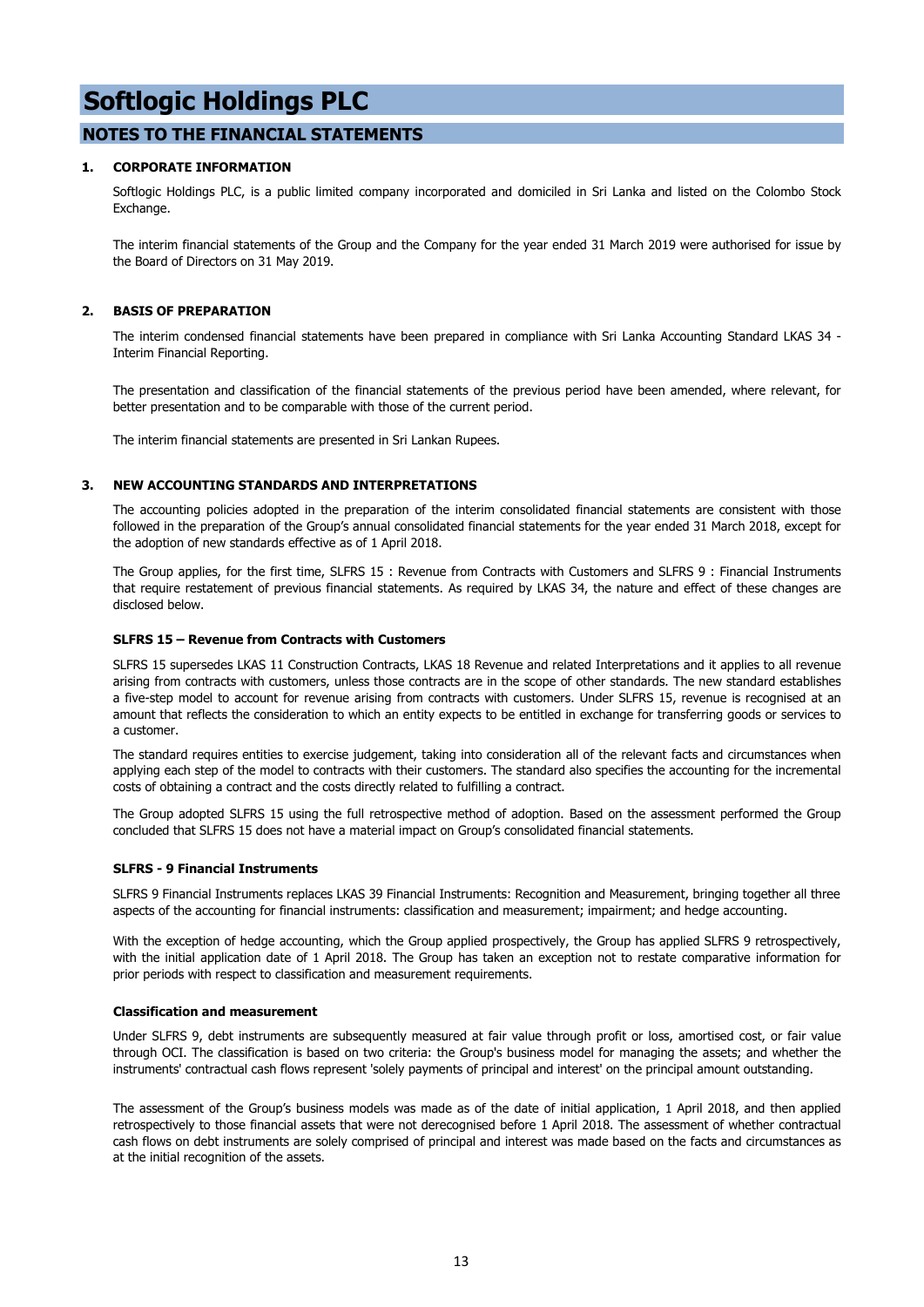#### **NOTES TO THE FINANCIAL STATEMENTS**

#### **3. NEW ACCOUNTING STANDARDS AND INTERPRETATIONS (contd….) Impairment**

The adoption of SLFRS 9 has fundamentally changed the Group's accounting for impairment losses for financial assets by replacing LKAS 39's incurred loss approach with a forward-looking expected credit loss (ECL) approach.

SLFRS 9 requires the Group to record an allowance for ECLs for all loans and other debt financial assets not held at FVTPL.

#### **Hedge accounting**

The Group applied hedge accounting prospectively. At the date of the initial application, all of the Group's existing hedging relationships were eligible to be treated as continuing hedging relationships. Consistent with prior periods, the Group has continued to designate the change in fair value of the entire forward contract in the Group's cash flow hedge relationships and, as such, the adoption of the hedge accounting requirements of SLFRS 9 had no significant impact on the Group's financial statements.

#### **4. TAX EXPENSE**

|                                   | <b>Group</b>  |            | Company |         |
|-----------------------------------|---------------|------------|---------|---------|
| <b>In Rs. '000</b>                | 2019          | 2018       | 2019    | 2018    |
| <b>Income statement</b>           |               |            |         |         |
| Current income tax                | 1,084,242     | 1,085,348  | 74,101  | 121,676 |
| Deferred tax charge/ (reversal)   | (2,256,777)   | (270, 989) | 16,493  | 137,081 |
|                                   | (1, 172, 535) | 814,359    | 90,594  | 258,757 |
| <b>Other comprehensive Income</b> |               |            |         |         |
| Deferred tax charge/ (reversal)   | 349,614       | 2,401,415  | (973)   | (2,861) |
|                                   | 349,614       | 2,401,415  | (973)   | (2,861) |

#### **Deferred tax asset - Softlogic Life Insurance PLC**

With the introduction of the new tax base in terms of Section 67 of the Inland Revenue Act No. 24 of 2017, the gains and profits from the Life Insurance business of Softlogic Life Insurance PLC ('SLI') are liable for income tax at 28%. Therefore, during the twelve months ended 31 March 2019, SLI recognized a deferred tax asset amounting to Rs. 2.40 bn by recognizing available brought forward tax losses up to 31 March 2018.

#### **5. CHANGE IN LIFE INSURANCE CONTRACT LIABILITIES**

#### **5.1 Valuation of Life Insurance Fund**

Transfer of a sum of Rs. 1,394.00 mn from the Non Participating Life Insurance Fund/ Insurance Contract Liabilities to the shareholders' fund for the year ended 31 March 2019; transfer of the amount of Rs. 928.00 mn declared as surplus for the quarter ended 31 March 2019, as approved by appointed Actuary Mr. Kunj Behari Maheshwari, FIA, FIAI, of Messrs. Willis Towers Watson India (Pvt) Ltd.

The Financial Statements of Softlogic Life Insurance PLC as at 31 March 2019 were audited by Messrs. KPMG, Chartered **Accountants** 

#### **5.2 Transfer of One-off Surplus from Policyholder Fund to Shareholder Fund**

The Insurance Regulatory Commission of Sri Lanka (IRCSL) has issued a Direction No 16 on 20 March 2018 on "Guidelines/ directions for Identification and Treatment of One-off Surplus" and has instructed all life insurance companies to comply with the new direction. Based on the new guidelines life insurance companies are directed to transfer the one-off surplus attributable to policyholder non-participating fund to shareholder fund in the reporting period ended 31 December 2017. The transfer has been presented as a separate line item in the Income Statement as "change in contract liability due to transfer of one-off surplus" and as a separate reserve in the Statement of Financial Position as "Restricted Regulatory Reserve" under equity in accordance with above Direction. As required by the said direction, the Company received approval for this transfer on 29 March 2018.

Further distribution of one-off surplus to shareholders, held as part of the "Restricted Regulatory Reserve", is subject to meeting governance requirements stipulated by the IRCSL and can only be released as dividends upon receiving approval from the IRCSL. The one-off surplus in the shareholder fund will remain invested in government debt securities and deposits as disclosed in Note 5.3 as per the directions of the IRCSL.

One-off surplus in respect of participating business is held within the participating fund as part of the unallocated valuation surplus and may only be transferred to the shareholder fund by means of bonuses to policyholders in line with Section 38 of the "Regulation of Insurance Industry, Act No. 43 of 2000". Please refer Note 5.3 for details of assets supporting the restricted regulatory reserve as at 31 December 2018.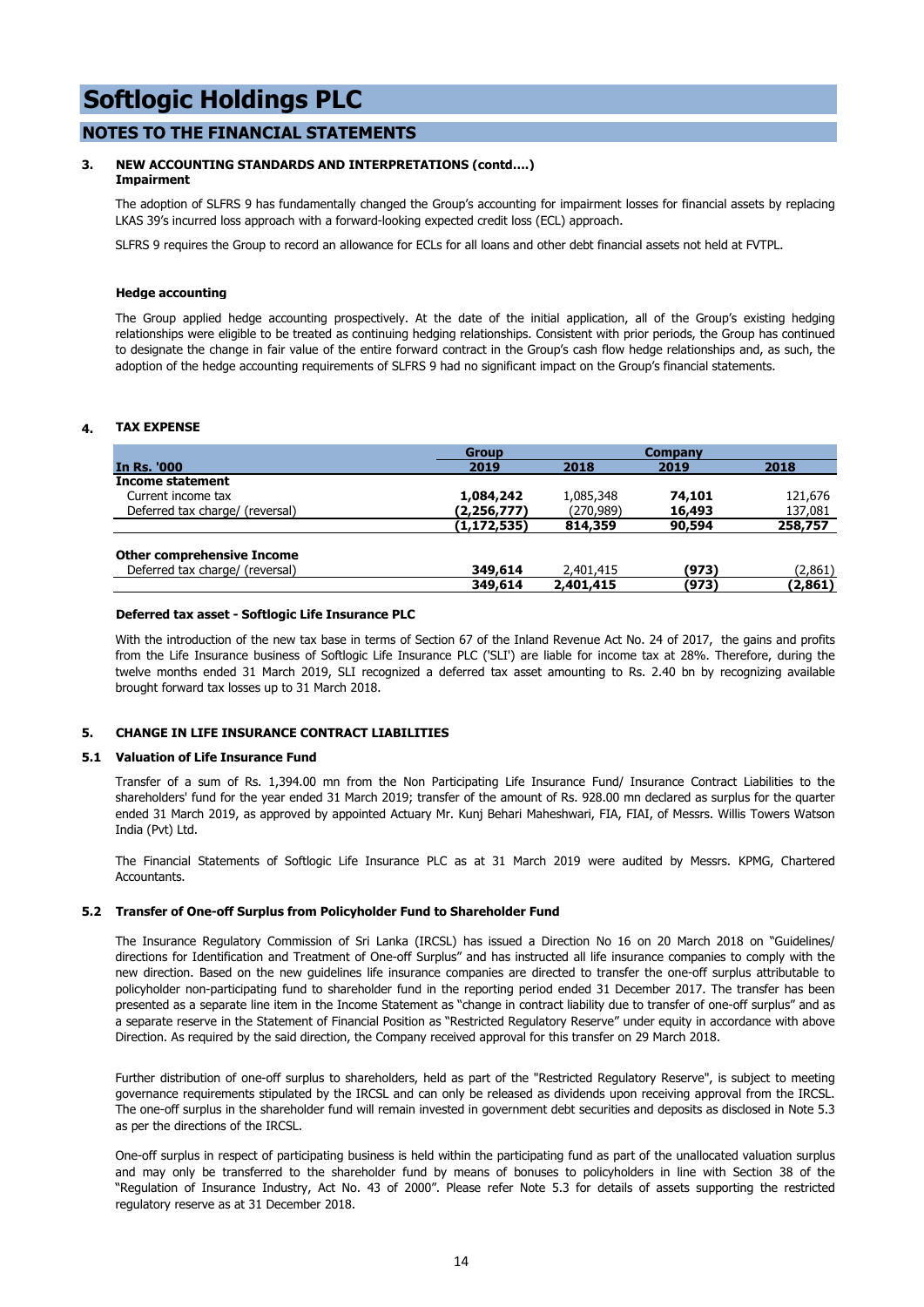### **NOTES TO THE FINANCIAL STATEMENTS**

#### **5. CHANGE IN LIFE INSURANCE CONTRACT LIABILITIES (contd….)**

| <b>In Rs. '000</b>                                                                                         | <b>Participating</b><br>fund | Non-<br>participating<br>fund | <b>Total</b> |
|------------------------------------------------------------------------------------------------------------|------------------------------|-------------------------------|--------------|
|                                                                                                            |                              |                               |              |
| Value of insurance contract liability based on Independent<br>Actuary - NPV as at 31 December 2015         | 3,866,780                    | 2,472,575                     | 6,339,355    |
| Value of insurance contract liability based on Independent<br>Actuary - GPV as at 31 December 2015         | 2,810,245                    | 1,674,571                     | 4,484,816    |
| Surplus created due to change in valuation method<br>from NPV to GPV One off surplus as at 01 January 2016 | 1,056,535                    | 798,004                       | 1,854,539    |
| Transfer of one off surplus from long term fund to Restricted<br>Regulatory Reserve as at 31 December 2017 |                              | (798,004)                     | (798, 004)   |
| Surplus created due to change in valuation method<br>from NPV to GPV One off surplus as at 31 March 2019   | 1,056,535                    |                               | 1,056,535    |

The distribution of one-off surplus to shareholders as dividends shall remain restricted until company develops appropriate policies and procedures for effective management of its business

#### **5.3 Composition of investments supporting the Restricted Regulatory Reserve as at 31 March 2019**

| <b>In Rs. '000</b>               |                   |                  |
|----------------------------------|-------------------|------------------|
|                                  |                   | Market value as  |
|                                  |                   | at 31 March 2019 |
|                                  | <b>Face value</b> | <b>Rs. '000</b>  |
| <b>Government Securities</b>     |                   |                  |
| Treasury Bonds - LKB03044A010    | 100,000,000       | 117,193          |
| <b>Deposits</b>                  |                   |                  |
| Seylan Bank PLC                  | 175,000,000       | 186,380          |
| Sampath Bank PLC                 | 263,618,836       | 287,599          |
| Sampath Bank PLC                 | 125,000,000       | 133,129          |
| <b>Hatton National Bank PLC</b>  | 110,658,219       | 120,522          |
| Total market value of the assets |                   | 844,823          |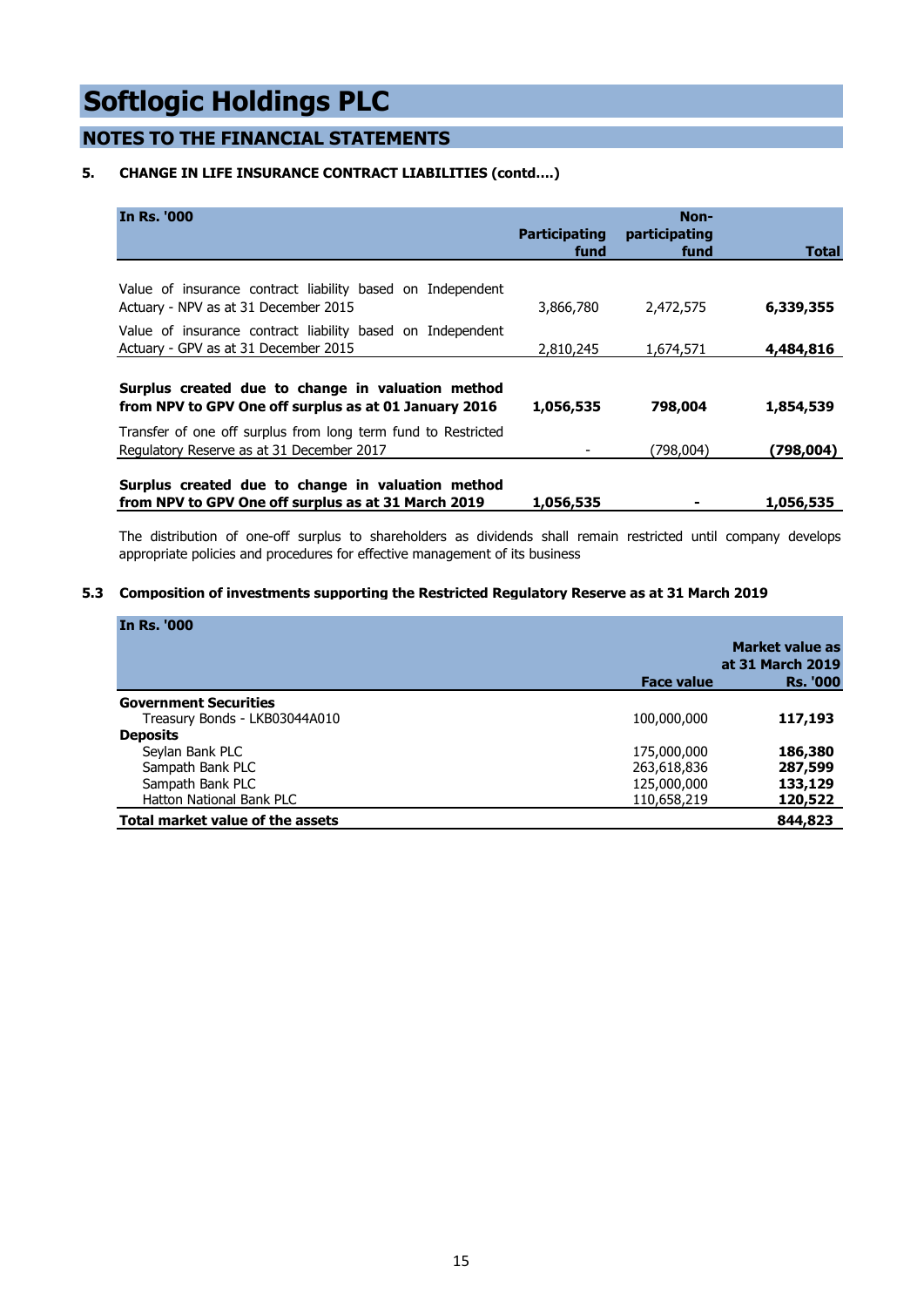### **NOTES TO THE FINANCIAL STATEMENTS**

#### **6. SHARE INFORMATION**

#### **6.1 Public share holdings**

Percentage of shares held by the public and the number of public shareholders is as given below:

| As at                                                                                                                | 31-03-2019 |
|----------------------------------------------------------------------------------------------------------------------|------------|
| Public shareholding (%)                                                                                              | 13.72      |
| Public shareholders                                                                                                  | 10,660     |
| Float adjusted market capitalization (Rs. Mn.)                                                                       | 2,618      |
| Minimum public holding percentage - The company is in compliance with this under Option 4 of Listing Rule 7.13.1(a). |            |

#### **6.2 Directors' share holdings**

The number of shares held by the Board of Directors are as follows:

| As at                                         | 31-03-2019  |
|-----------------------------------------------|-------------|
| A K Pathirage - Chairman/ Managing Director   | 477,843,941 |
| G W D H U Gunawardena                         | 71,333,852  |
| R J Perera                                    | 75,437,508  |
| H K Kaimal                                    | 80,439,792  |
| M P R Rassool                                 | Nil         |
| Dr S Selliah                                  | 2,480,000   |
| W M P L De Alwis, PC                          | Nil         |
| G L H Premaratne                              | Nil         |
| Prof. A S Dharmasiri                          | Nil         |
| A Russell-Davison                             | Nil         |
| S Saraf                                       | Nil         |
| C K Gupta (alternate director to Mr. S Saraf) | Nil         |
|                                               | 707,535,093 |

#### **6.3 Twenty largest shareholders of the company are as follows:**

|    | As at                                                | <b>Number of</b><br><b>shares</b><br>31-03-2019 | $\frac{0}{0}$ |
|----|------------------------------------------------------|-------------------------------------------------|---------------|
| 1  | Mr. A K Pathirage                                    | 477,843,941                                     | 40.07         |
| 2  | Samena Ceylon Holdings Ltd                           | 247,432,455                                     | 20.75         |
| 3  | Mr. H K Kaimal                                       | 80,439,792                                      | 6.75          |
| 4  | Mr. R J Perera                                       | 75,437,508                                      | 6.33          |
| 5  | Mr. G W D H U Gunawardena                            | 71,333,852                                      | 5.98          |
| 6  | Pemberton Asian Opportunities Fund                   | 57,040,000                                      | 4.78          |
| 7  | Samena Special Situations Fund III L.P.              | 53,653,654                                      | 4.50          |
| 8  | Samena Special Situations Fund II L.P.               | 15,000,000                                      | 1.26          |
| 9  | J. B. Cocoshell (Pvt) Ltd                            | 8,068,054                                       | 0.68          |
| 10 | Employees Provident Fund                             | 7,230,500                                       | 0.61          |
| 11 | Mrs. A Selliah                                       | 5,252,640                                       | 0.44          |
| 12 | Mr. S J Fancy                                        | 4,960,000                                       | 0.42          |
| 13 | Arunodhaya Industries (Private) Limited              | 4,757,864                                       | 0.40          |
| 14 | Miss. S Subramaniam                                  | 4,712,000                                       | 0.40          |
| 15 | Dr. K M P Karunaratne                                | 4,649,968                                       | 0.39          |
| 16 | Mrs. A Kailasapillai                                 | 4,512,000                                       | 0.38          |
| 17 | Arunodhaya (Private) Limited                         | 4,400,000                                       | 0.37          |
|    | Arunodhaya Investments (Private) Limited             | 4,400,000                                       | 0.37          |
| 18 | Mellon Bank N.A-Acadian Frontier Markets Equity Fund | 3,837,906                                       | 0.32          |
| 19 | Mr. K Aravinthan                                     | 3,801,018                                       | 0.32          |
| 20 | Dr. S Selliah                                        | 2,480,000                                       | 0.21          |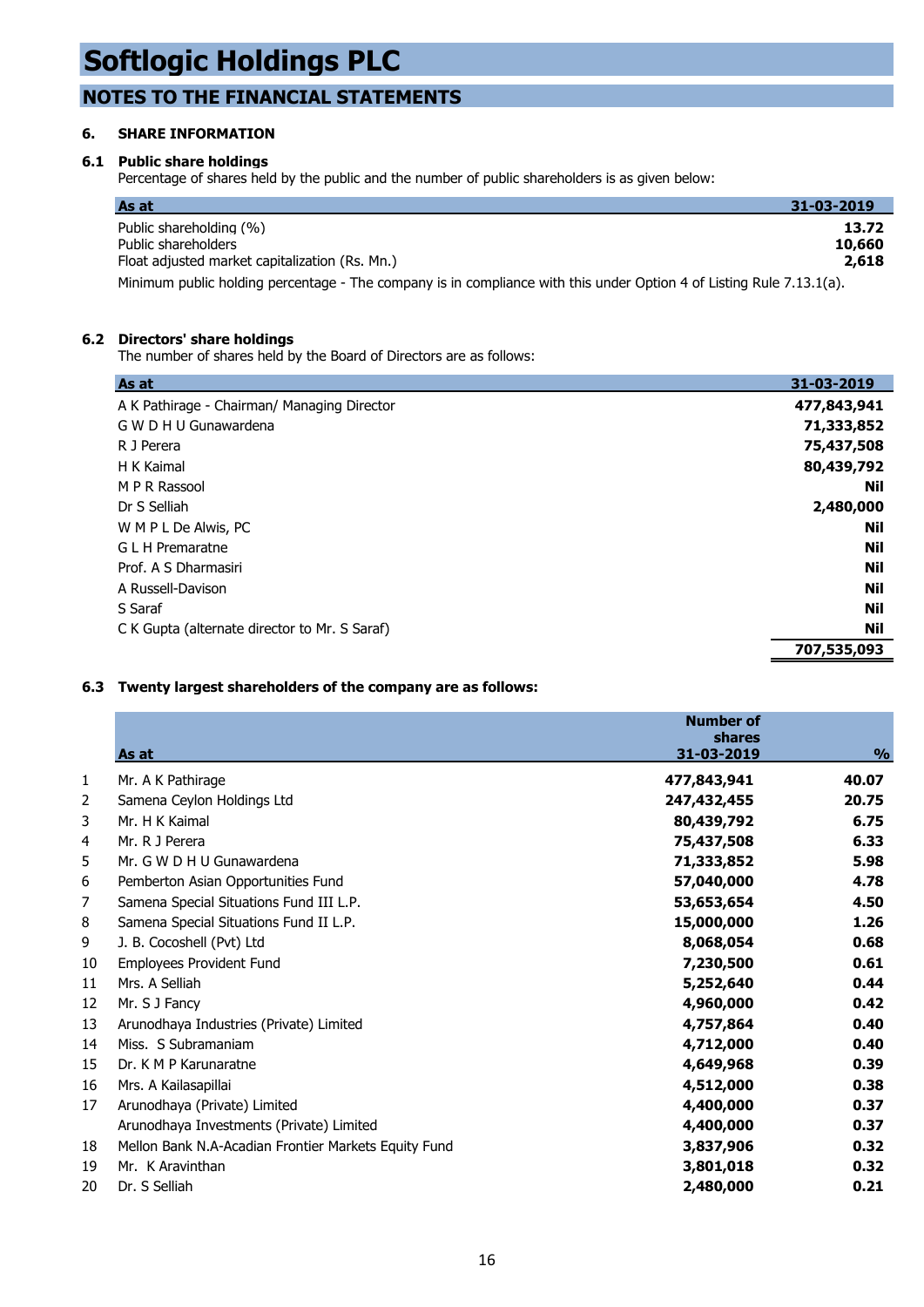#### **NOTES TO THE FINANCIAL STATEMENTS**

#### **7. STATED CAPITAL MOVEMENTS**

#### **7.1 No of shares**

|                                           | No of shares  |
|-------------------------------------------|---------------|
| As at 01 April 2018                       | 961,728,395   |
| No of shares issued during the period $*$ | 230,814,814   |
| As at 31 March 2019                       | 1,192,543,209 |

#### **7.2 Value of shares**

|                                                  | <b>Rs. '000</b> |
|--------------------------------------------------|-----------------|
| As at 01 April 2018                              | 8,195,383       |
| Total value of shares issued during the period * | 3,923,852       |
| As at 31 March 2019                              | 12,119,235      |

\* The issue and listing of 230,814,814 ordinary shares by way of a Rights Issue at a price of Rs. 17.00 per share was completed on 10 May 2018.

#### **8. INVESTOR INFORMATION**

| 8.1 | Market value of shares                                                          | 31-03-2019 |
|-----|---------------------------------------------------------------------------------|------------|
|     | The market value of an ordinary share of Softlogic Holdings PLC was as follows. |            |
|     | Closing price on (Rs.)                                                          | 16.00      |
|     | Highest price recorded for the three months ending (Rs.)                        | 21.30      |
|     | Lowest price recorded for the three months ending (Rs.)                         | 15.90      |
|     | Market Capitalisation (Rs. mn)                                                  | 19,080.69  |
| 8.2 | Ratios                                                                          |            |
|     | Net assets per share at the period end (Rs.)                                    | 13.41      |
|     | 8.3 Share trading information from 01 January 2019 to 31 March 2019             |            |
|     | Number of shares traded                                                         | 4,005,185  |
|     | Value of shares traded (Rs. mn.)                                                | 70.00      |

#### **9. CONTINGENCIES**

#### **CONTINGENT LIABILITIES**

As at reporting date, there were no significant change in the nature of the contingencies and other commitments, which were disclosed in the annual report for the year ended 31 March 2018 other than the below.

#### **Asiri Surgical Hospital PLC**

A dispute has arisen with the Department of Inland Revenue on the tax exemption applicable as per the agreement between the subsidiary Asiri Surgical Hospital PLC and the Board of Investment (BOI) in 2000.

Since there is litigation in the Court of Appeal in CA (Writ) 386/2016 with regard to this matter, in accordance with Paragraph 92 of LKAS 37, the group is unable to provide further information on this and associated risks, in order not to impair the outcome and/ or prejudice the subsidiary's position in this matter. The aforesaid matter is coming up for argument on 31 May 2019 at the Court of Appeal.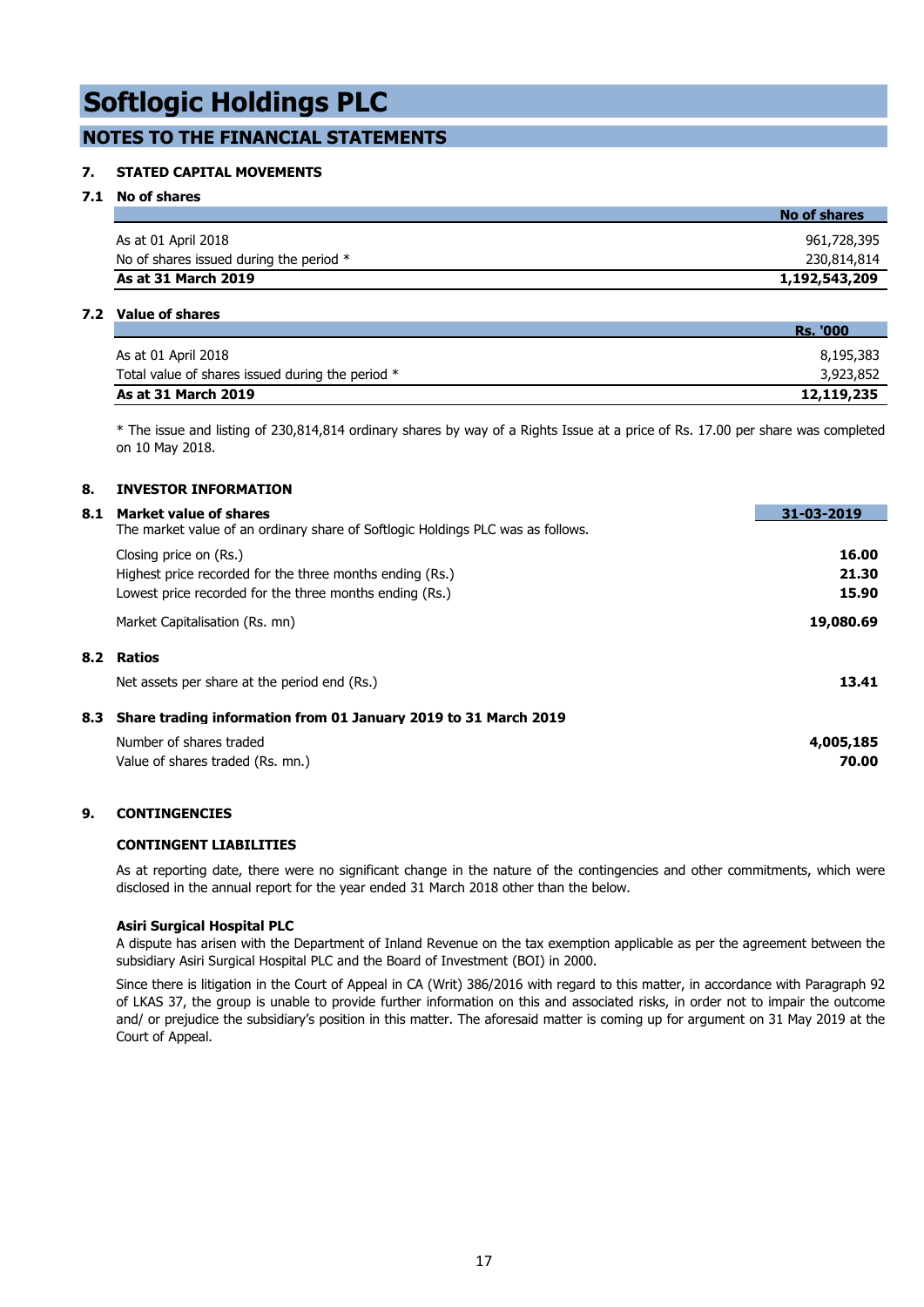#### **NOTES TO THE FINANCIAL STATEMENTS**

#### **10. PRIVATE PLACEMENT AND RIGHTS ISSUE OF SHARES - SOFTLOGIC HOLDINGS PLC**

#### **Utilisation of funds raised through private placement and rights issue of shares**

Total Funds raised through private placement in FY 1718 and rights issue in FY 1819 amounting to Rs. 3,106 mn and Rs. 3,924 mn respectively was fully utilised for the objectives stated in the circular to shareholders issued in respect of the above.

| number         | Objective Objective as<br>per circular                   | <b>Amount</b><br>allocated as per<br>circular in Rs.            | <b>Proposed</b><br>date of<br>utilisation<br>as per<br>circular | <b>Amount</b><br>allocated from<br>proceeds in Rs.<br>(A) | $%$ of<br>total<br>proceed<br>s | <b>Amount utilised</b><br>in Rs. $(B)$ | $%$ of<br>utilised<br>against<br>allocation<br>[(B)/(A)] | <b>Clarification</b><br>if not fully<br>utilised<br>including if<br>not utilised<br>where are<br>the funds<br>invested<br>(e.g.<br>whether<br>lent to<br>related<br>parties) |
|----------------|----------------------------------------------------------|-----------------------------------------------------------------|-----------------------------------------------------------------|-----------------------------------------------------------|---------------------------------|----------------------------------------|----------------------------------------------------------|------------------------------------------------------------------------------------------------------------------------------------------------------------------------------|
|                |                                                          | Utilisation of funds raised through private placement of shares |                                                                 |                                                           |                                 |                                        |                                                          |                                                                                                                                                                              |
|                | Settlement of<br>commercial<br>papers                    | 3,106,382,715                                                   | Within two<br>months                                            | 3,106,382,715                                             |                                 | 3,106,382,715                          | 100.00                                                   | <b>NA</b>                                                                                                                                                                    |
|                |                                                          | Utilisation of funds raised through rights issue of shares      |                                                                 |                                                           |                                 |                                        |                                                          |                                                                                                                                                                              |
| 1              | Settlement of<br>commercial<br>papers                    | Maximum of<br>3,923,851,838                                     | Within three<br>months                                          | Maximum of<br>3,923,851,838                               |                                 | 3,173,851,838                          | 80.89                                                    | <b>NA</b>                                                                                                                                                                    |
| $\overline{2}$ | Short term<br>loan<br>settlement -<br>Seylan Bank<br>DIC | Maximum of<br>3,923,851,838                                     | Within three<br>months                                          | Maximum of<br>3,923,851,838                               |                                 | 750,000,000                            | 19.11                                                    | <b>NA</b>                                                                                                                                                                    |

#### **11. CAPITAL COMMITMENTS**

As at 31 March 2019, the group had capital commitments contracted but not provided in the financial statements amounting to Rs. 12,890 mn (31 March 2018 - 9,371 mn).

#### **12. EVENTS AFTER THE REPORTING PERIOD**

There were no significant events subsequent to the date of the statement of financial position, which require disclosure in the financial statements.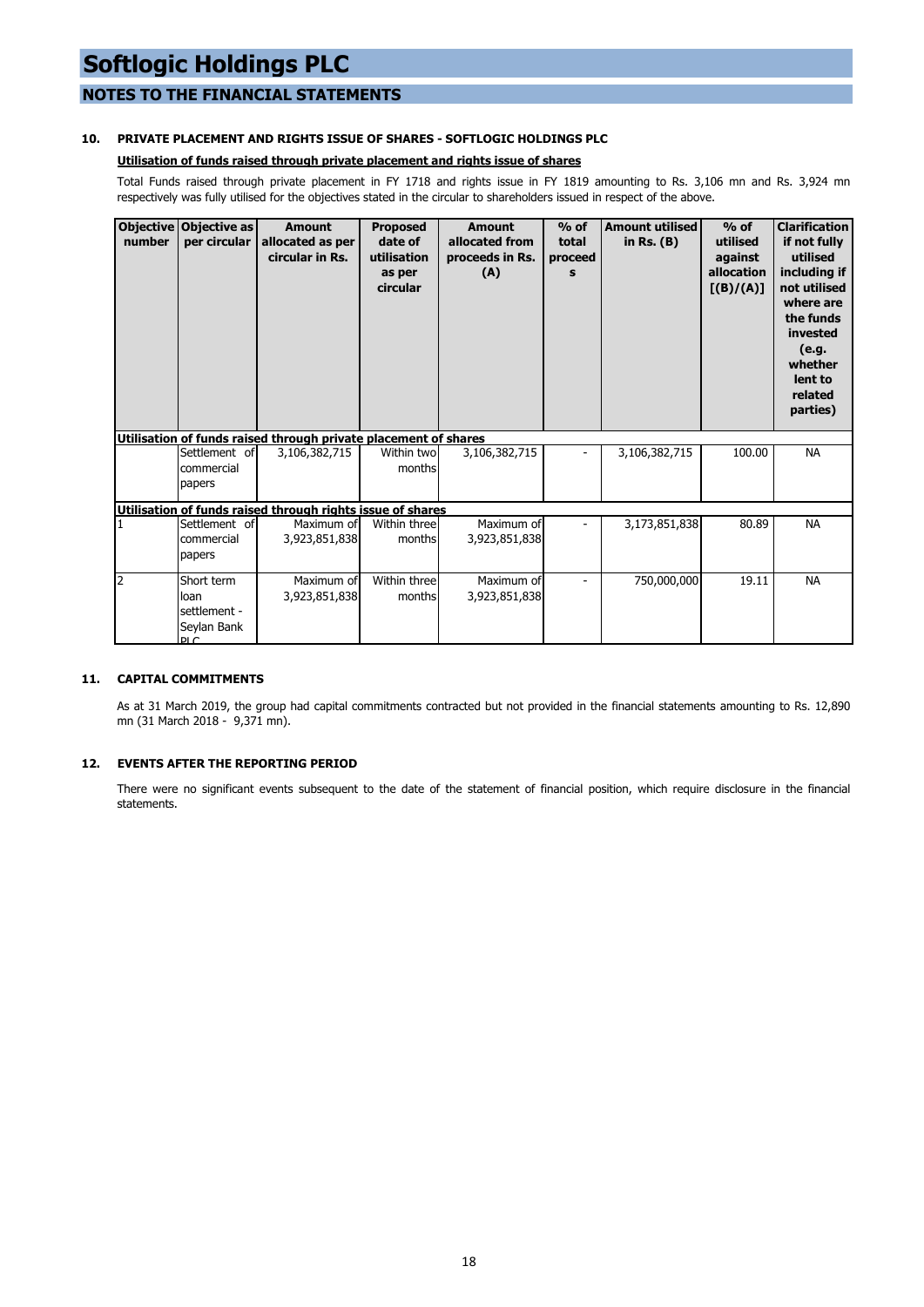**NOTES TO THE FINANCIAL STATEMENTS**

#### **13. RELATED PARTY TRANSACTIONS**

#### **13.1 Transactions with related parties**

|                                                  | <b>Group</b>               |                            | <b>Company</b>             |                            |
|--------------------------------------------------|----------------------------|----------------------------|----------------------------|----------------------------|
| In Rs. '000                                      | 12 months to<br>31-03-2019 | 12 months to<br>31-03-2018 | 12 months to<br>31-03-2019 | 12 months to<br>31-03-2018 |
| <b>Subsidiaries</b>                              |                            |                            |                            |                            |
| (Purchases) / sales of goods                     | ۰                          | $\overline{\phantom{a}}$   | (19, 378)                  | (14, 301)                  |
| (Receiving) / rendering of services              |                            |                            | 559,546                    | 623,478                    |
| (Purchases) / sale of property plant & equipment | ۰                          | $\overline{\phantom{a}}$   | (1, 378)                   | (37, 733)                  |
| Loans given / (obtained)                         | ÷                          | $\overline{a}$             | 2,580,671                  | 3,024,616                  |
| Interest received / (paid)                       | $\overline{\phantom{0}}$   |                            | 1,148,937                  | 829,547                    |
| Rent received / (paid)                           | ٠                          | $\overline{\phantom{a}}$   | 55,303                     | 56,900                     |
| Dividend received                                |                            |                            | 479,712                    | 889,998                    |
| Profit on disposal of shares                     |                            |                            | (10, 575)                  | 4,588,114                  |
| Guarantee charges received                       | ÷                          | $\overline{\phantom{a}}$   | 140,393                    | 181,887                    |
| Guarantees given / (obtained)                    |                            |                            | 23, 282, 722               | 22,611,617                 |
|                                                  |                            |                            |                            |                            |
| <b>Associates</b>                                |                            |                            |                            |                            |
| (Purchases) / sale of property plant & equipment | 16,651                     | 11,296                     |                            |                            |
| (Receiving) / rendering of services              | 22,365                     | 698                        | 12,153                     | 10,898                     |
| Interest received / (paid)                       | 116                        | $\overline{a}$             | 116                        |                            |
| Dividend received                                |                            | $\overline{\phantom{a}}$   | 35,045                     | 3,015                      |
|                                                  |                            |                            |                            |                            |
| Key management personnel                         |                            |                            |                            |                            |
| Loans given/ (received)                          | (1,794)                    | (2,294)                    | (1,992)                    | (1,992)                    |
| Guarantees given/ (received)                     | (410,000)                  | (510,000)                  | ٠                          | (100,000)                  |
| Loans given/ (customer deposits received)        | (47, 617)                  | (44, 853)                  | ۰                          | $\overline{\phantom{a}}$   |
| (Purchases) / sale of goods                      | 22,401                     | $\overline{a}$             | -                          |                            |
| Advances given/ (received)                       | (232, 318)                 | (160, 455)                 | ٠                          | $\overline{\phantom{a}}$   |
|                                                  |                            |                            |                            |                            |
| <b>Close family members of KMP</b>               |                            |                            |                            |                            |
| (Receiving) / rendering of services              |                            | $\overline{\phantom{a}}$   |                            |                            |

#### **13.2 Terms and conditions of transactions with related parties**

Transactions with related parties are carried out under relevant commercial terms and conditions. Outstanding current account balances at year end are unsecured, interest free and settlement occurs in cash. Interest bearing borrowings are at pre-determined interest rates and terms.